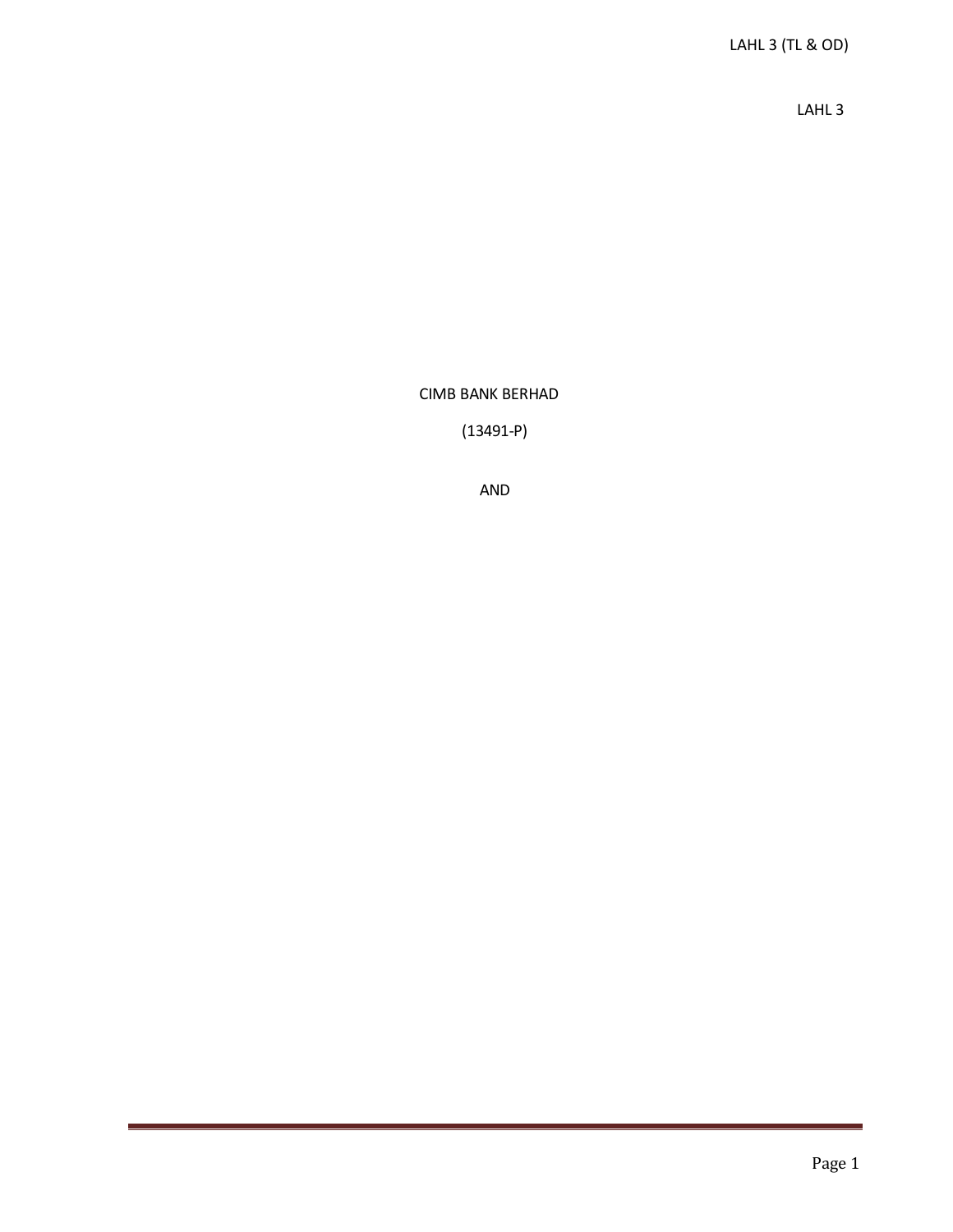# HOUSING / SHOPHOUSE LOAN AGREEMENT TERM LOAN AND OVERDRAFT

Date :

### PARTIES:

|   | The Bank     |                   | CIMB Bank Berhad (13491-P) of Level 13,<br>Menara CIMB, Jalan Stesen Sentral 2, Kuala<br>Lumpur Sentral, 50470 Kuala Lumpur |
|---|--------------|-------------------|-----------------------------------------------------------------------------------------------------------------------------|
| 2 | The Customer | $\sim$ 100 $\sim$ | The Party(s) whose name(s) and description(s)<br>is/are as specified in Section 1 of Schedule 1.                            |

### WHEREAS

The Bank has pursuant to the Letter of Offer agreed to make available or continue to make available to the Customer the Loan upon the terms and conditions hereinafter contained .

IT IS HEREBY AGREED AS FOLLOWS:-

## 1. **INTERPRETATION**

1.1 In this Agreement the following words have the following meaning:-

| Base Lending Rate (BLR) or Base<br>Rate (BR) as stated in the Letter of<br>Offer |                | The rate of interest prescribed by the Bank (and as BLR<br>or BR varied from time to time) as an indicator rate against<br>which rates of interest for Loans or<br>Advances<br>are<br>computed and include such indicator rate by whatever name<br>called by the Bank.                                                                                      |
|----------------------------------------------------------------------------------|----------------|-------------------------------------------------------------------------------------------------------------------------------------------------------------------------------------------------------------------------------------------------------------------------------------------------------------------------------------------------------------|
| Charge                                                                           |                | The Charge under the National Land Code 1965 or Sabah<br>Land Ordinance (Cap 68) or the Sarawak Land Code (Cap 81)<br>as originally enacted and as may be amended from time to<br>time including related ancillary or subsidiary legislation made<br>thereunder, which shall be in form<br>and<br>content<br>acceptable to the Bank.                        |
| Deed of Assignment                                                               | $\ddot{\cdot}$ | The Assignment to be executed by the Customer and/or the<br>Security Party assigning the Property and<br>all<br>rights,<br>interests and/or benefits of the sale and<br>purchase<br>and/or construction<br>(whichever<br>contract<br>agreement<br>applicable) to the Bank, which Deed of Assignment<br>shall be in form and content acceptable to the Bank. |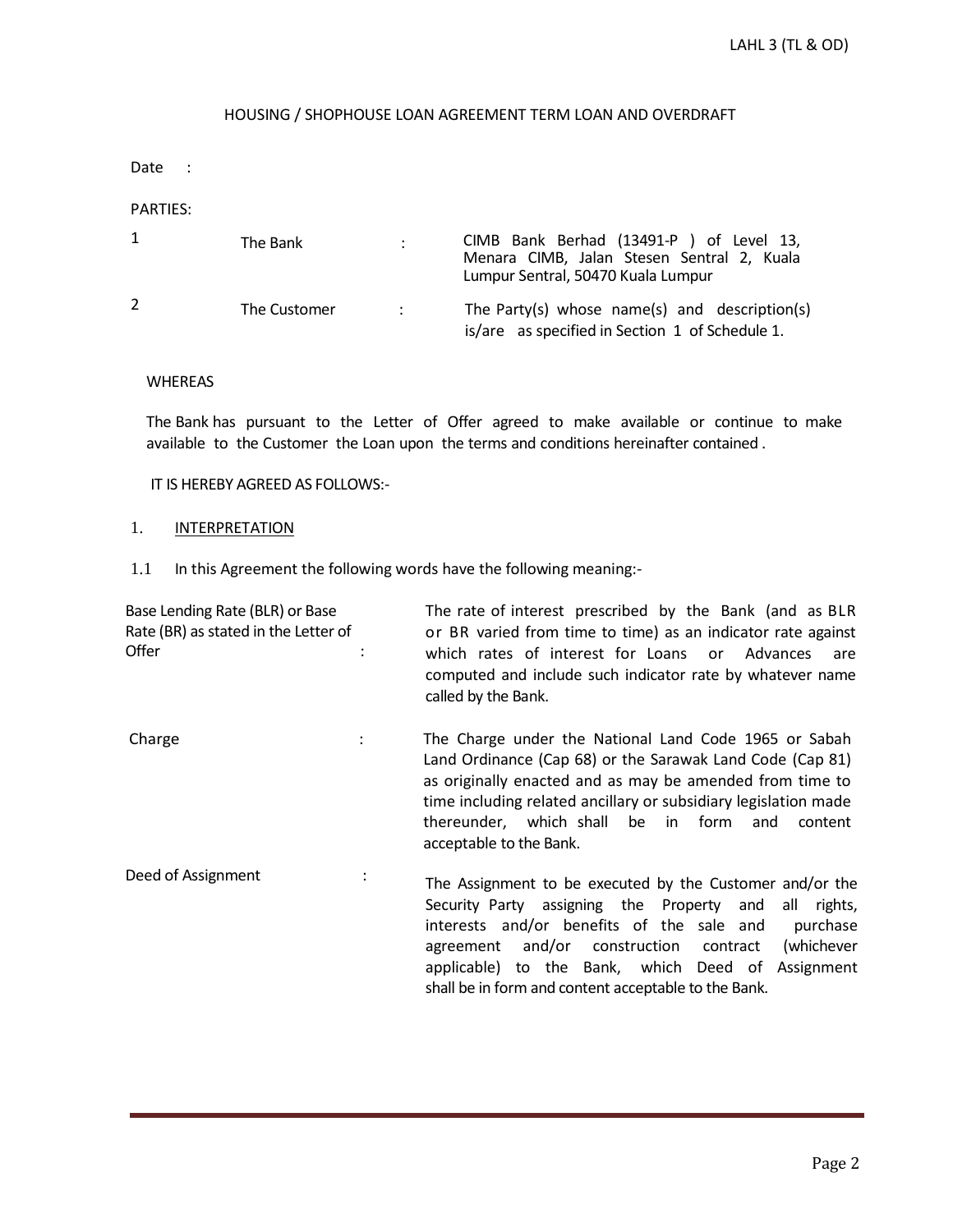Designated Account : The account maintained by the Customer with the Bank to reflect the Indebtedness due and owing to the Bank under the OD and or the current account opened and maintained by the Customer with the Bank for utilization of the OD facility. Default Rate The default rate of interest as specified in the Letter of Offer, or such other default rate of interest as the Bank may in its discretion stipulate from time to time. Drawdown Expiry Date : Unless stated otherwise in the provisions contained in the Letter of Offer including but not limited to provisions relating to availability or availability period of the Loan , the Drawdown Expiry Date shall be the day after full disbursement under this Agreement has been made, PROVIDED THAT if there is no full disbursement within thirty six (36) months from the date of the Letter of Offer, the Drawdown Expiry Date shall be thirty six (36) months from the date of the Letter of Offer, or any extended date as agreed by the Bank by written notice. Loan 1990 100 mm to be made by the Bank to the Customer under this Agreement. Loan Account : The Customer's account maintained with the Bank to reflect the Indebtedness due and owing to the Bank by the Customer under the TL . Indebtedness : Includes any amounts (whether present or future, actual or contingent, secured or unsecured) howsoever incurred or owed by the Customer to the Bank (whether as principal ,surety ,borrower or security provider )including but not limited to principal, interest, default and/or additional interest, premium and other charges whether by this Loan or any future facility granted by the Bank from time to time or at any time. Insolvency Act **include 1968** is the Insolvency Act, 1967 as originally enacted and as may be amended from time to time including any related ancillary or subsidiary legislation made thereunder. Letter of Offer **in the letter of offer as attached in Schedule 2 and any** subsequent letter of offer of the Bank relating to this Agreement and accepted by the Customer and any subsequent letter issued by the Bank to the Customer pursuant to this Agreement.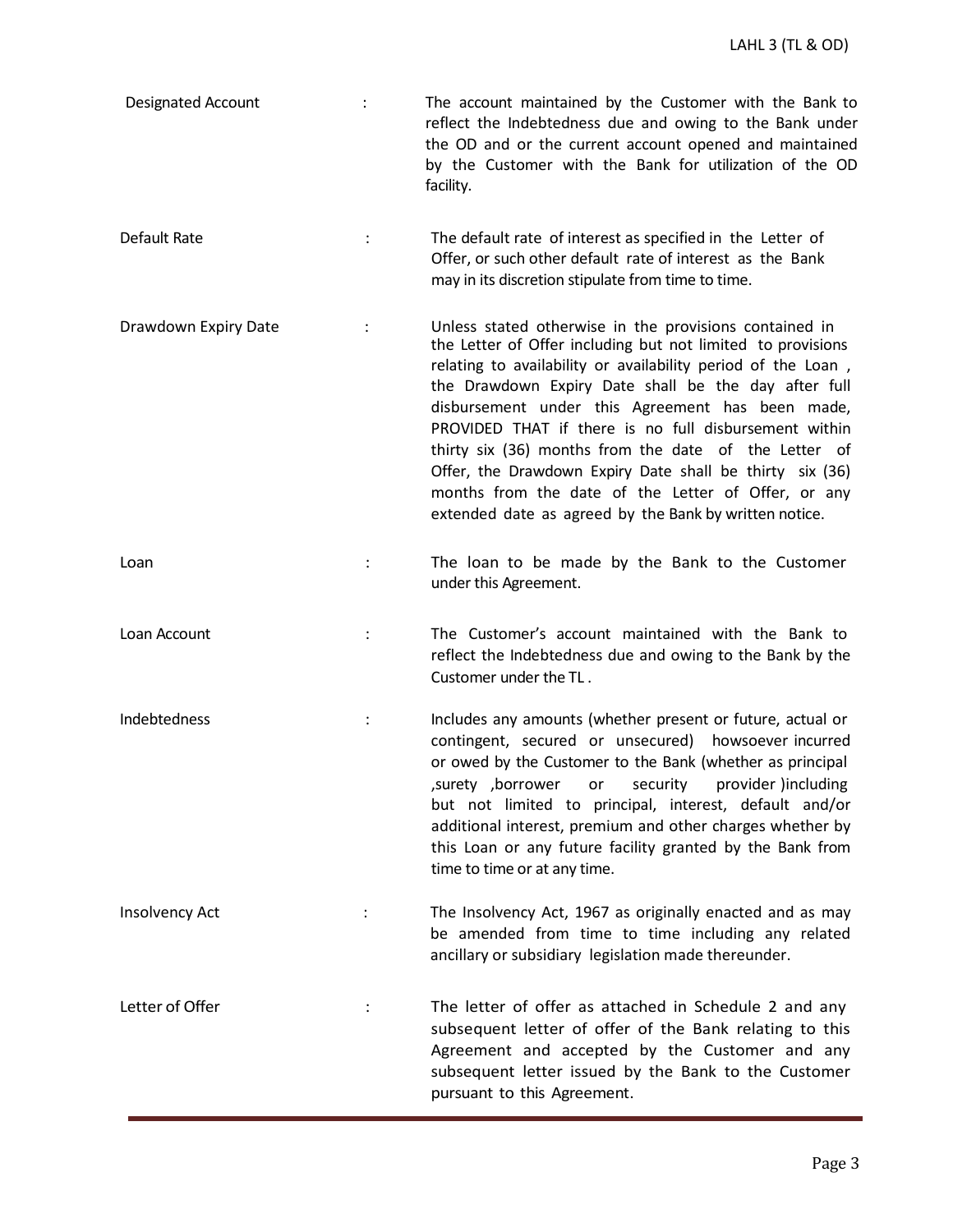| OD                        |                      | The Loan in the form of an Overdraft.                                                                                                                                                                                       |
|---------------------------|----------------------|-----------------------------------------------------------------------------------------------------------------------------------------------------------------------------------------------------------------------------|
| Prevailing Interest Rate  |                      | The prevailing interest rate as specified in the Letter of<br>Offer, or such other interest rate as the Bank may in its<br>discretion stipulate from time to time.                                                          |
| Property                  | $\ddot{\cdot}$       | Land provided as security for repayment of the Loan<br>which is described in Section 2 of Schedule 1, the<br>particulars of which are subject to the Bank's right of<br>amendment or correction.                            |
| <b>Repayment Date</b>     | $\ddot{\phantom{a}}$ | The monthly and final repayment dates as specified in<br>the Letter of Offer, or such other repayment dates as the<br>Bank may in its discretion stipulate from time to time.                                               |
| <b>Security Documents</b> | $\ddot{\phantom{a}}$ | The security documents referred to in the Letter of Offer<br>and any other documents for the time being constituting<br>security for the Indebtedness, all of which shall be in form<br>and content acceptable to the Bank. |
| Security Interest         | $\ddot{\phantom{a}}$ | Security as stated in the Letter of Offer which is or are to<br>be provided by the Customer and or the Security Party<br>as security for repayment of the Indebtedness.                                                     |
| <b>Security Party</b>     |                      | The party(s) as specified in Section $3$ of Schedule $1$ who<br>are providing the Security Interest.                                                                                                                        |
| <b>FSA</b>                |                      | The Financial Services Act 2013, as originally enacted and as<br>may be amended from time to time including any related<br>ancillary or subsidiary legislation made thereunder.                                             |
| TL                        |                      | The Loan in the form of a Term Loan                                                                                                                                                                                         |

- 1.2 Reference to the masculine gender includes the feminine and neuter genders and vice versa and references to the singular number include the plural and vice versa.
- 1.3 Where two or more persons or parties are included or comprised in any expressions and undertakings expressed to be made to such persons or parties the same shall be enforceable by or against them jointly and severally.
- 1.4 Words applicable to natural persons shall include any body of persons, company, corporation, firm or partnership, corporate or incorporated and vice versa.
- 1.5 Section headings are inserted for convenience only and shall not in any way affect the interpretation thereof.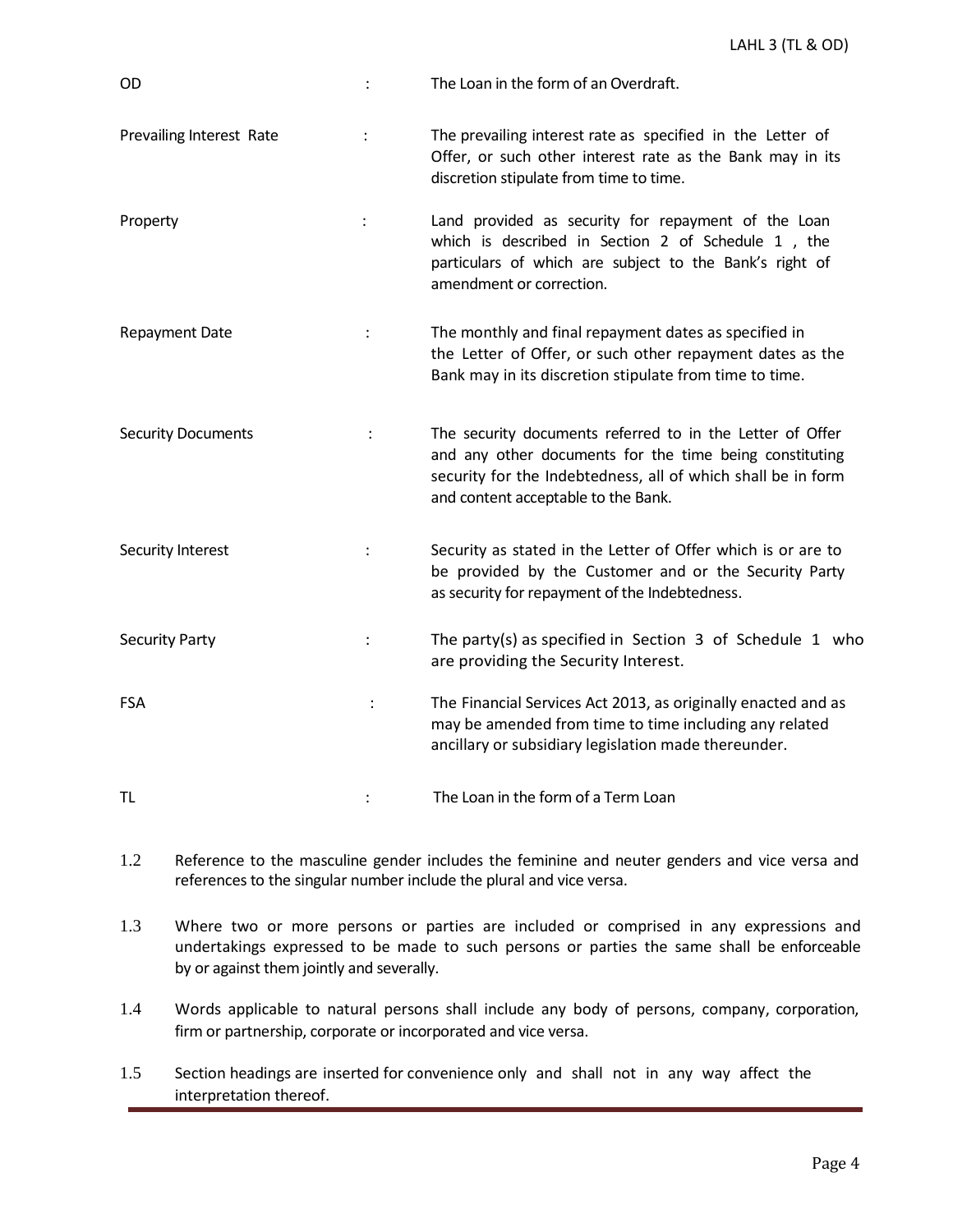### 2. AMOUNT, PURPOSE AND DURATION

## 2.1 Amount

The Bank's obligation under this Agreement shall not exceed the Loan amount specified in the Letter of Offer .

If so stated in the Letter of Offer, the Bank may reduce the limit of the OD facility in the manner specified in the Letter of Offer.

# 2.2 Purpose

The Customer shall utilise the Loan for the purpose specified in the Letter of Offer. The Bank is not bound to ensure that the Customer uses the Loan for the purpose specified.

# 2.3 Duration

Subject to the terms stated below the duration of the Loan in the form of OD and TL is as specified in the Letter of Offer , PROVIDED THAT if there is no full disbursement of the Loan within thirty six months from the date of the Bank's Letter of Offer, the duration shall be thirty six months from the date of the Bank's Letter of Offer. The Bank can extend the duration by written notice to the Customer.

The duration of the OD facility shall also be subject to periodic review at the discretion of the Bank and repayable on demand.

Notwithstanding the duration of the OD facility as afore stated and notwithstanding any other provision in this Agreement to the contrary or that no event of default stated herein has occurred or is continuing, the Customer hereby covenants and agrees with the Bank that the Bank shall have an unqualified and absolute right to suspend, cancel, recall or terminate the OD facility at any time.

### 3. CONDITIONS PRECEDENT AND DISBURSEMENT

# 3.1 Conditions Precedent

- (a) The Customer shall comply with the conditions precedent set out in Schedule 3 herein, within one hundred and eighty (180) days from the date of the Letter of Offer or any date extended by the Bank by written notice, failing which the Bank reserves the right to withdraw the Loan.
- (b) Disbursement or utilisation of the Loan will be made only after all conditions precedent have been fulfilled within the period stipulated above.
- (c) The Bank will allow utilization of the OD only after the TL has been fully disbursed.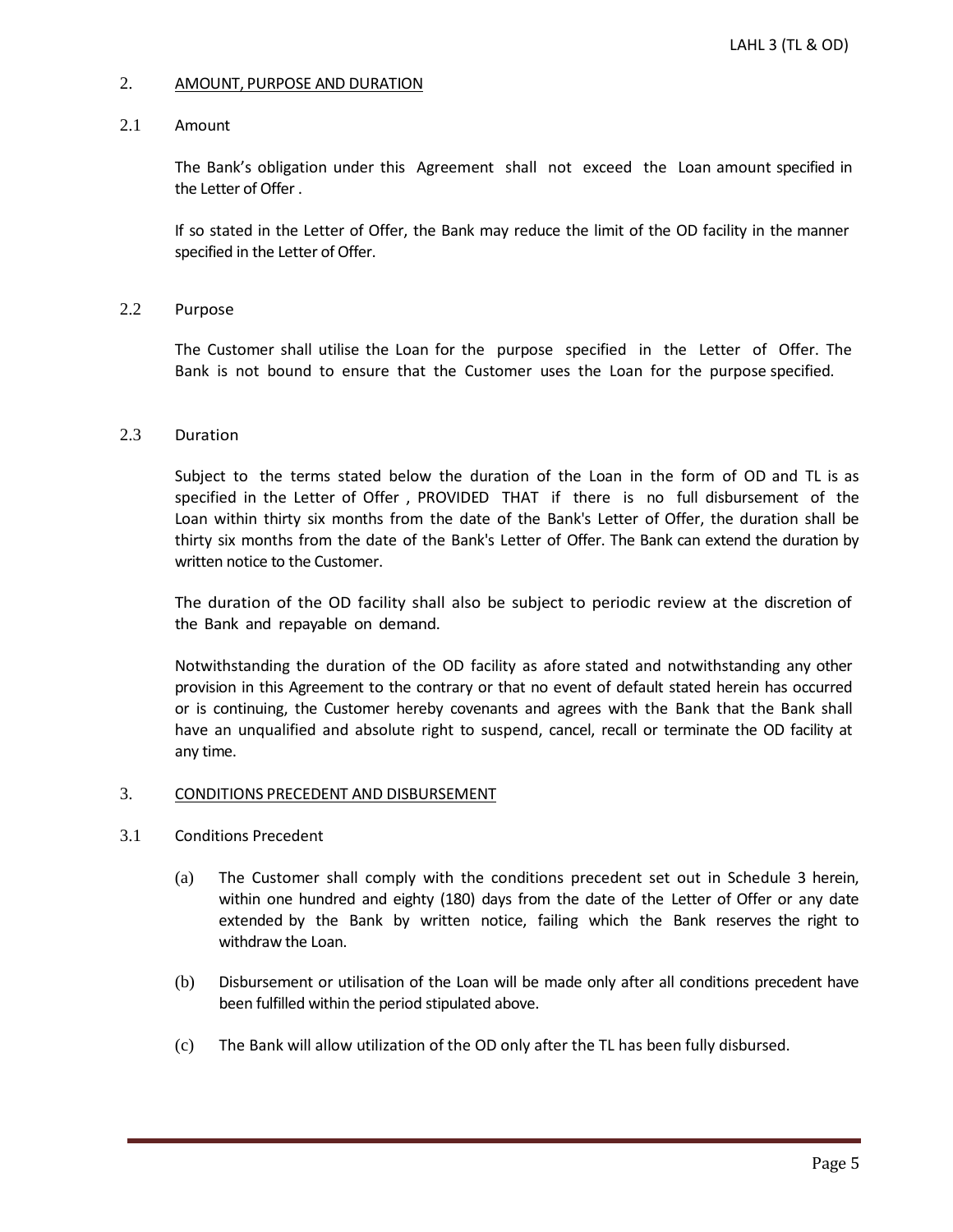## 3.2 Waiver

The Bank may waive any condition precedent without prejudicing the Bank's right of recovery.

# 3.3 Disbursement

- (a) The Customer authorises the Bank to pay any amount in such manner and upon such terms and conditions as the Bank deems fit, to any financial institution, firm of solicitors, developer, vendor, builder, contractor, architect or such other person responsible for or concerned with the sale of the Property or the construction of the Property, at such times, in such manner, in such amounts, and upon such contingencies and conditions as the Bank may in its absolute discretion decide, and/or by progressive releases or otherwise in accordance with the schedule of payments or such variation as the Bank may deem fit. An acknowledgement from the recipient shall be deemed as if the same had been made or given by the Customer personally.
- (b) The Customer shall not request the Bank to defer or stop disbursement of any amounts under the Loan if the Bank has already given an undertaking to any third parties to disburse the Loan.
- (c) The Customer authorises the Bank to withhold the disbursement of the Loan if the developer or vendor fails to honour its obligation to any financial institution or if in the Bank's opinion the developer or vendor or contractor or the Security Party is/are in breach of any sale and purchase agreement or any construction contract or Security Interest.
- (d) The Bank is not obliged either in law or in equity to make or continue to make any disbursement if an event of default had occurred or is about to occur and if capable of being remedied is not remedied within seven (7) days after written notice by the Bank to the Customer.
- (e) The Customershall indemnify the Bank for all costs, expenses, claims and demand made on the Bank , if the Bank had at the request of the Customer given any express or implied undertaking or covenant to any financial institution or developer or vendor or their solicitors or firm of solicitors purporting to act foranyofthem.
- 3.4 Drawdown Expiry Date

No disbursement shall be made after the Drawdown Expiry Date.

- 4. INTEREST
- 4.1 Prevailing Interest Rate on Partial Release for TL
	- (a) Interest shall be debited to the Loan Account on the last day of each calendar month at the Prevailing Interest Rate.
	- (b) The Customer shall pay the above interest on the first day of the next calendar month, failing which: -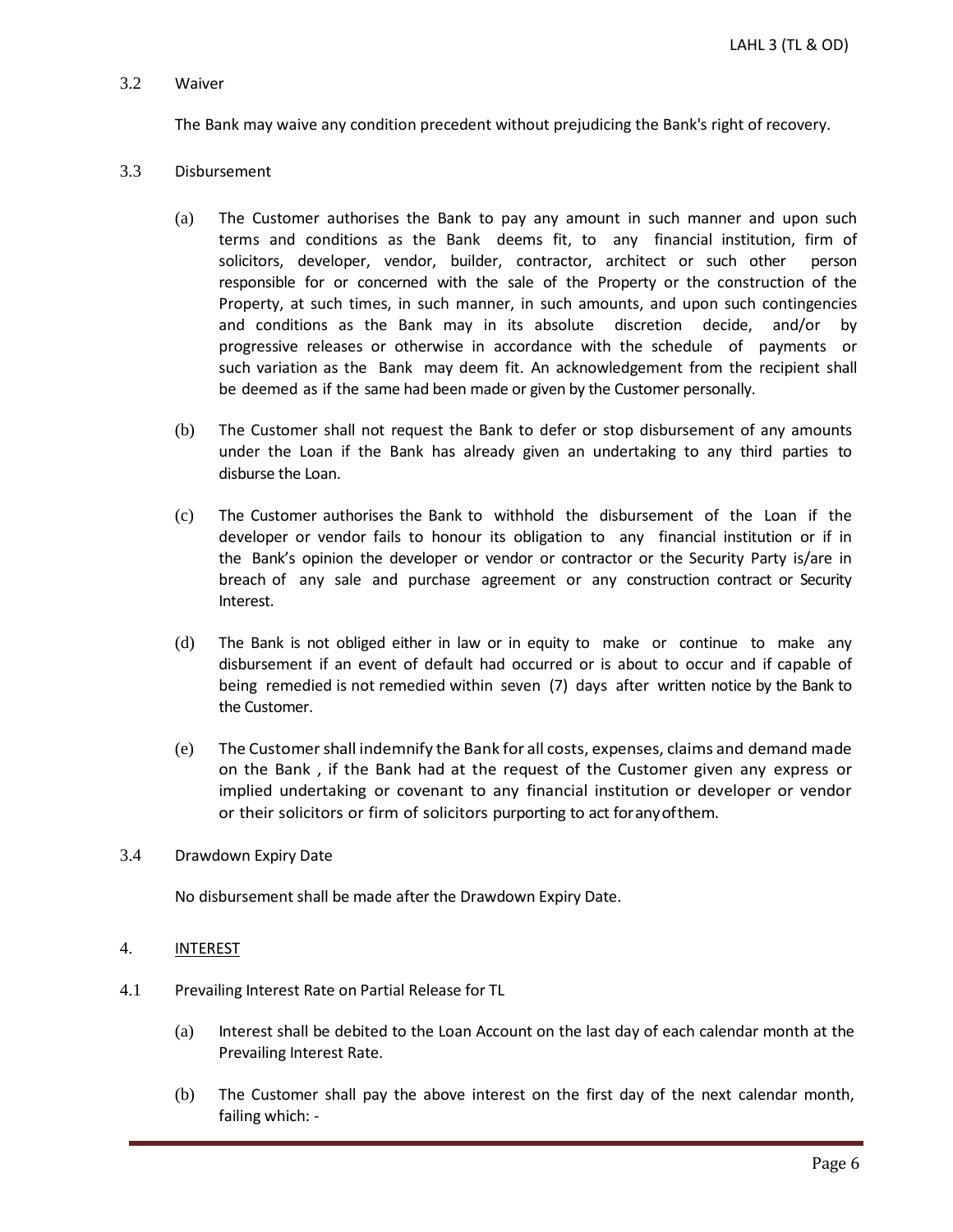- (i) the amount of overdue interest shall attract Default Interest at the Default Rate;
- $(i)$  the overdue interest as referred to in Clause 4.1(b) $(i)$  above, shall form part of the balance outstanding under the Loan Account and shall be chargeable with interest at the Prevailing Interest Rate;
- (iii) the Bank reserves the right to reject any application for further disbursement without being liable for any consequential loss.
- 4.2 Prevailing Interest Rate on Full Release for TL
	- (a) Interest shall be debited to the Loan Account on daily balance basis at the Prevailing Interest Rate.
	- (b) The calculation and posting of interest shall occur at midnight irrespective of whether the interest computation date or the last day of the calendar month falls on a weekend or a public or a banking holiday.
- 4.3 Recalculation Upon Variation of Interest Rate for TL

Where the rate of interest for the TL is varied from a certain date other than the month end (hereinafter referred to as the "Interest Variation Date"), then interest shall be charged as follows: -

- (a) The old interest rate shall continue to apply from the start of the previous month end until the day preceding the Interest Variation Date; and
- (b) For the remainder of that month, the new interest rate shall be calculated again on the sum standing to the debit of the Loan Account on the next month end and posted monthly to the Loan Account in the same manner as hereinbefore provided.
- 4.4 Interest for Part of The Month for TL

Where interest needs to be calculated on a number of days, which is less than one month, then interest, shall be calculated on the actual number of days found in that particular month.

4.5 Capitalisation of Interest for TL

The interest on the TL including capitalised interest shall at the end of each calendar month be capitalised and added for all purposes to the TL then owing and shall thence forth bear interest at the Prevailing Interest Rate notwithstanding that the relationship of financiercustomer has ceased. Notwithstanding any capitalisation of interest, the Customer shall service the interest monthly.

4.6 Prevailing Interest Rate forOD

Interest at the Prevailing Interest Rate and charged on a daily debit balance basis in relation to the daily outstanding balance of the Designated Account shall be debited from the Designated Account on the last day of each calendar month .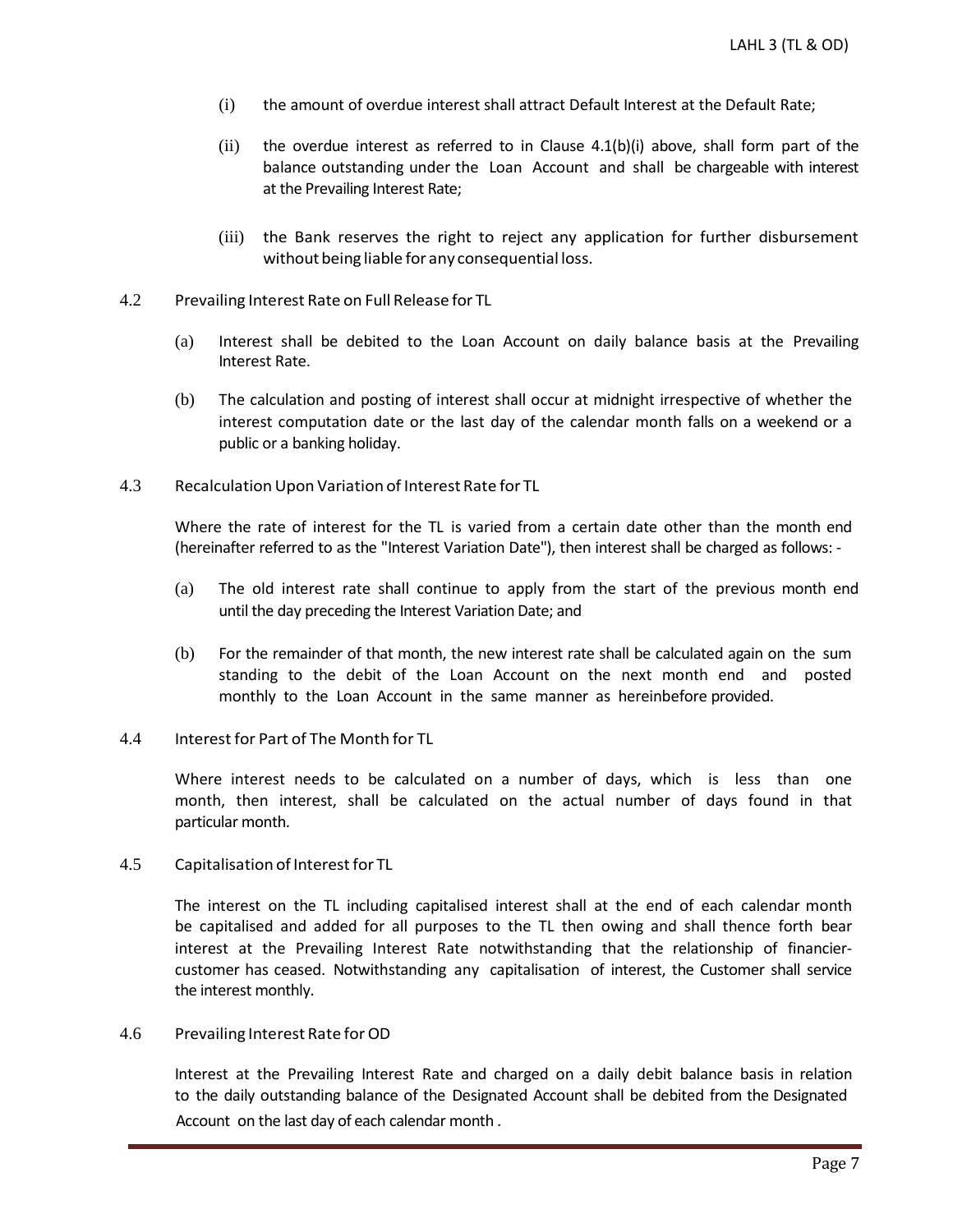# 4.7 Capitalisation of Interest for OD

The interest on the OD including capitalised interest shall at the end of each calendar month be capitalised and added for all purposes to the OD then owing and shall thence forth bear interest at the Prevailing Interest Rate notwithstanding that the relationship of banker-customer has ceased. Notwithstanding any capitalisation of interest, the Customer shall service the interest monthly.

#### 4.8 Default Interest Rate

- (i) Default interest at the Default Rate shall be chargeable under the circumstances stated in the Letter of Offer , before as well as after judgment, and such default interest shall be payable by the Customer as a right within the meaning of Section 11 (b) of the Civil Law Act 1956, and shall constitute the rate otherwise agreed within the meaning of Section 16 (i) of the Courts of Judicature Act 1964.
- (ii) The above charges shall be in addition and without prejudice to the power, rights and remedies available to the Bank and is to be charged from the date they become due to the date of actual payment.

Notwithstanding the above, the Bank reserves the right to charge default interest at any other rate which the Bank may in its discretion stipulate, and a statement in writing signed by an officer of the Bank as to the rate and/or amount of default interest payable shall be conclusive evidence of the rate and/or amount of default interest payable by the Customer.

- 4.9 Variation of Interest Rate and Other Charges
	- (i) The Bank shall have the discretion to vary the Prevailing Interest Rate and/or other bank charges (by either varying the BLR or BR or the margins or spreads above the BLR or BR or both or in the manner or mode of computation or charging or howsoever) by the following manner: -
		- (a) Variationof BLR or BR

By displaying at the premises of the Bank a general notice or in the Bank's website and the variation shall take effect on the date specified; and

(b) Variationof SpreadorMarginAbove BLR or BRand/orOther BankCharges

By serving a notice in writing (no signature is required if sent by computer generated advice) by ordinary mail at the Customer's risk at the last known address of the Customer and such notice shall be deemed to have been received three (3) days after its date of posting. The variation shall take effect from the date specified in the notice (which may be a date already passed in which case the variation shall have retrospective effect).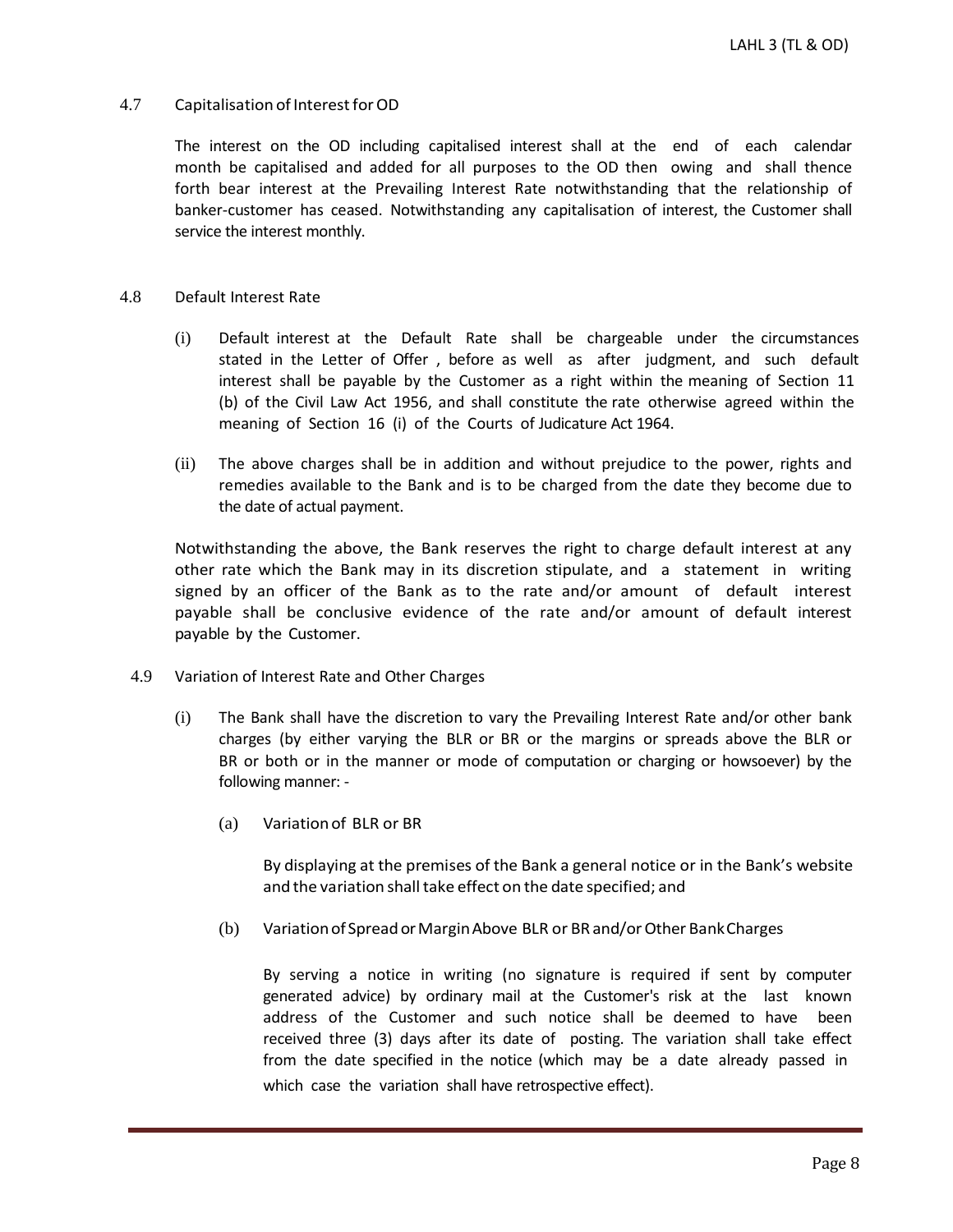- (ii) The Customer shall not be relieved from payment of the new Prevailing Interest Rate and/or bank charges if the Bank fails to give such notice.
- (iii) The decision of the Bank as to the Prevailing Interest Rate and/or bank charges, shall be final and shall not be questioned at any time.
- (iv) If and whenever there is a variation to the Prevailing Interest Rate and/or other bank charges, the Bank may in its absolute discretion make the necessary adjustment consequential to such variation either by varying the amount of any instalment or varying the number of instalments or both.

#### 4.10 Section 8(2A) of the Insolvency Act

The Customer and the Security Party agree to pay the Prevailing Interest Rate and/or Default Interest Rate in the event that the Bank does not realise its Security Interest within twelve (12) months from the date of the bankruptcy order adjudicating the Customer to be a bankrupt.

## 4.11 Commitment Fee

If required by the Bank under the Letter of Offer, the Customer shall pay a commitment fee of one percent (1%) per annum or at any rate prescribed by the Association of Banks Malaysia on the amount unutilized under the OD calculated on a daily basis. The commitment fee shall be debited from the Designated Account at the end of each month.

A statement in writing signed by an officer of the Bank as to the amount of commitment fee payable shall be conclusive evidence of the amount payable by the Customer.

### 5. REPAYMENT

### 5.1 Repayment

- (i) With respect to the TL, the Customer shall repay the TL by instalment as per the amount specified in the Letter of Offer. Unless stated otherwise in the Letter of Offer , the first instalment shall commence on the first day of the following month after full release of the TL or the expiry of the Drawdown Expiry Date whichever is earlier and to be repaid before or on the monthly Repayment Date.
- (ii) The Bank shall be entitled to vary the above monthly instalment at any time and from time to time now and/or in the future due to any reasons whatsoever, including but not limited to a change in the Prevailing Interest Rate, to ensure that the amount outstanding is paid in full by the final Repayment Date (a day which shall be notified later by the Bank as the day when the total sum outstanding under the TL shall be satisfied by the final instalment as required and made pursuant to this Clause).
- (iii) The Bank may extend the duration to a further term on such terms and conditions as determined by the Bank.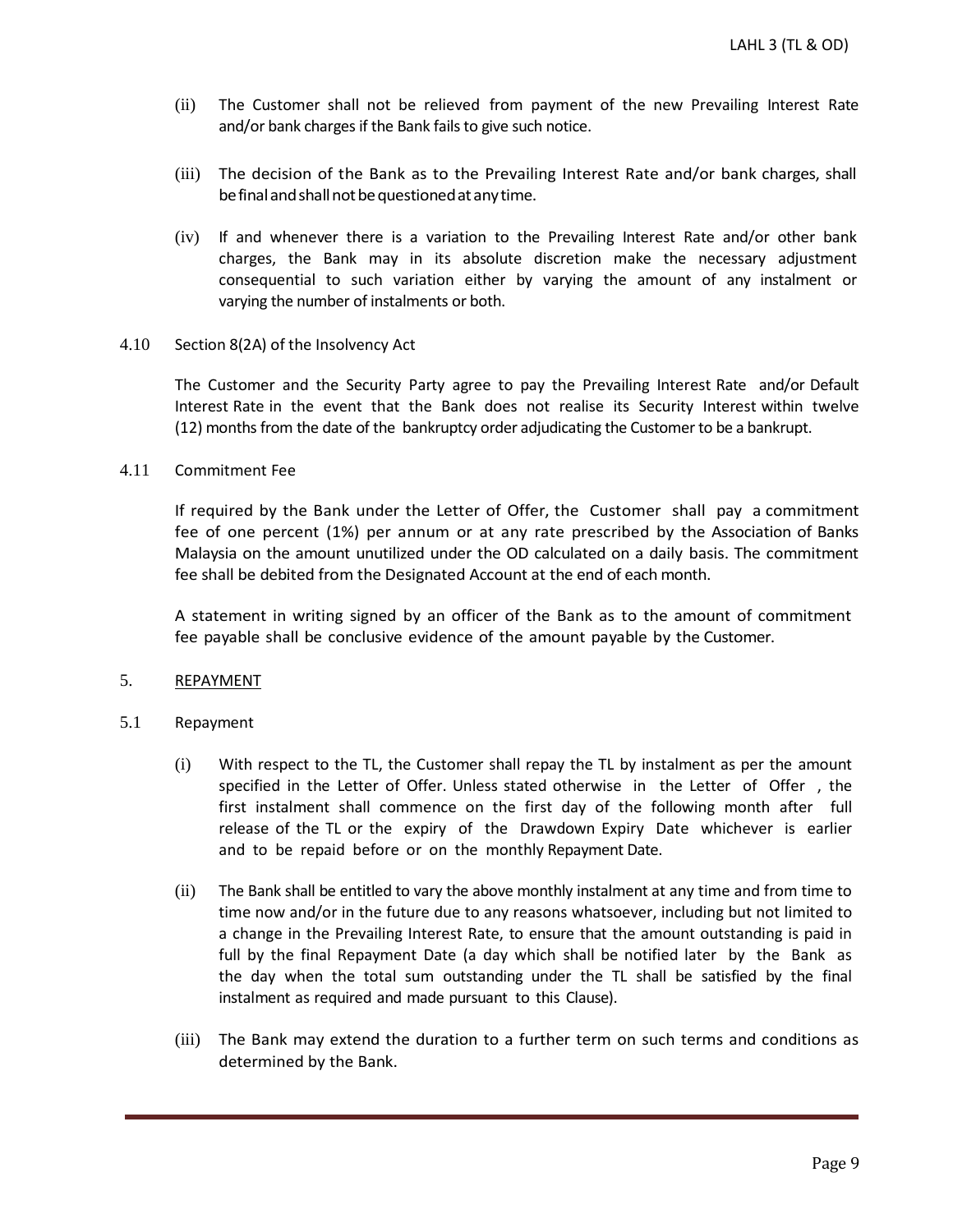- (iv) Notwithstanding the above, full payment must be made on receipt of a demand.
- (v) With respect to the OD, the Customer shall repay the amount outstanding in the Designated Account upon expiry of the duration, upon termination of the TL and or OD and/or upon demand by the Bank, whichever is earlier.

## 5.2 Prepayment

Unless stated otherwise in the Letter of Offer the following prepayment provisions shall apply :

- (a) The Customer may, with the Bank's consent and by paying the charges stipulated in Clause 5.2(c) below, prepay the TL owing or part of the TL owing by giving three (3) months notice stating the redemption sum and evidence satisfactory to the Bank that all authorisation necessary for the redemption have been unconditionally obtained.
- (b) The Bank may charge additional interest if the Customer fails to pay the redemption sum within the period for redemption.
- (c) As consideration for the Bank's consent, and if so stated in the Letter of Offer, the Customer shall pay any prepayment charges stipulated in the Letter of Offer, in the manner and/or in the circumstances stated in the Letter of Offer.
- (d) The Bank reserves the right to vary the terms of Clause 5.2(a) above as per the Letter of Offer and/or the Special Conditions in Schedule 2 herein.

### 5.3 Redemptions

If so stated in the Letter of Offer, the Customer shall pay a redemption fee at the rate stated in the Letter of Offer if the Loan is fully discharged, terminated or redeemed by either party, within the period stated in the Letter of Offer.

### 6. PAYMENTS

- 6.1 All payments under this Agreement shall be made on or before the monthly Repayment Date. This Clause does not apply for prepayment made under Clause 5.2 above.
- 6.2 Any prepayments made may be applied towards the Customer's repayment obligation in inverse order of maturity.
- 6.3 All payments to be made shall in Malaysian Ringgit and in immediately available funds.
- 6.4 All payments shall be made without set-off, counter claim and any deduction whatsoever.
- 6.5 Notwithstanding any other provision herein, the Customer shall be liable for any taxes payable in connection with or arising out of this Agreement and/or the Loan and/or the Loan Account and/or Designated Account and/or any services in connection therewith.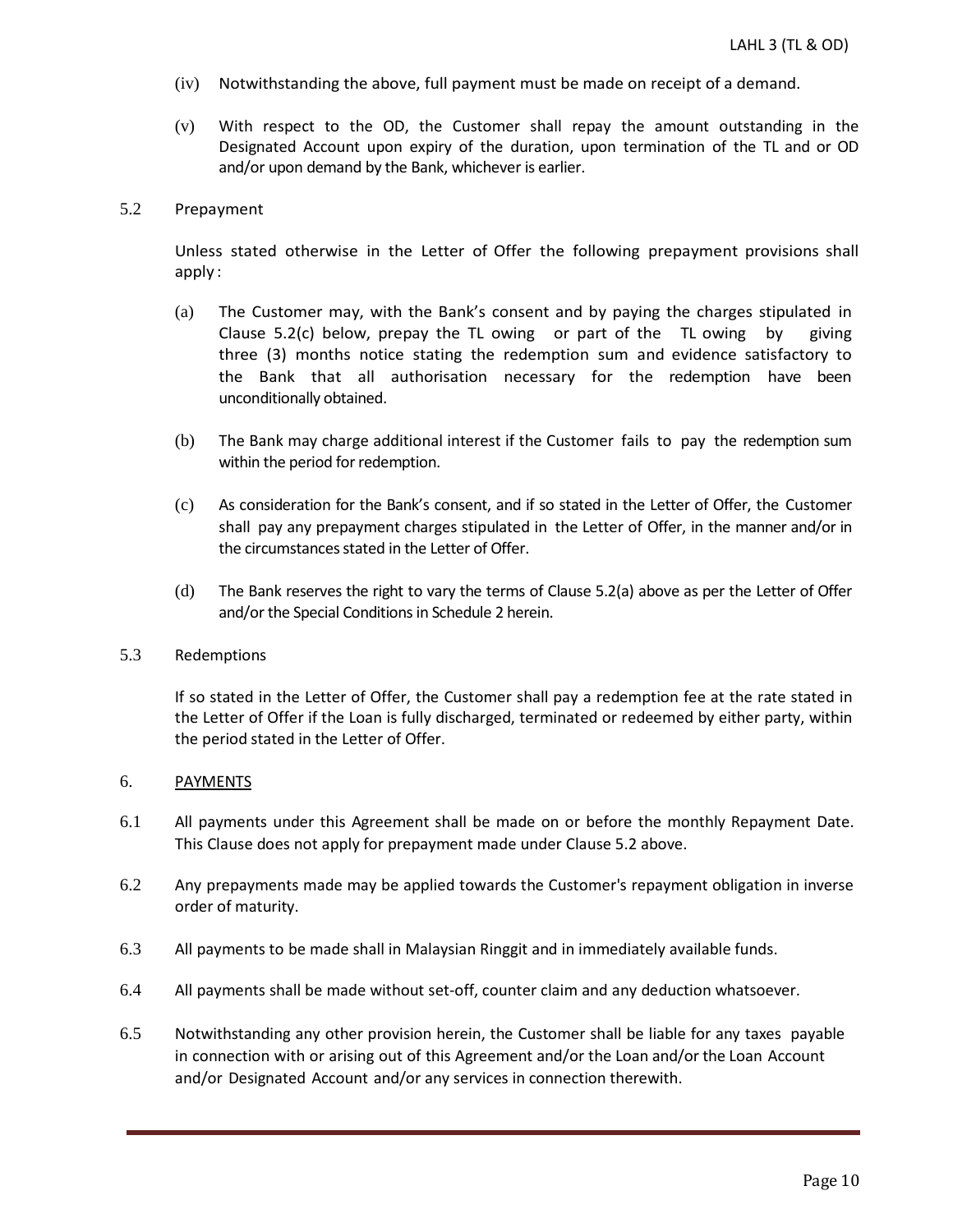6.6 The Bank may debit the Loan Account and/or Designated Account at the Bank's discretion, as an advance to the Customer, to effect payments of all quit rent, assessment, premium, fee, commission, legal costs (both party and party and solicitor and client costs), valuation/or any other charges due and payable under this Agreement. Any advance made under this Clause shall be repaid within fourteen (14) days of a notice given by the Bank. Interest at the Prevailing Interest Rate shall be charged on all advances.

#### 7. REPRESENTATIONS AND WARRANTIES

- 7.1 The Customer represents and warrants to the Bank that:
	- (i) The Customer has full power to enter and perform the Customer's obligations under this Agreement.
	- (ii) The acceptance of the Loan shall not constitute an event of default under any of the Customer's agreements with a third party or contravene any law or regulation or order to which the Customer is a party.
	- (iii) There is no legal proceedings and/or bankruptcy or winding up or insolvency proceedings threatened or pending against the Customer and/or any Security Party or the Customer and/or any Security Party is not an undischarged bankrupt or wound up or insolvent or the Customer and/or any Security Party has not violated any court order or judgment or the Customer and/or any Security Party has not entered into or proposed to enter into any voluntary arrangement with their respective creditor(s) or there is no receiver and/or manager appointed to take over the Customer's and/or any Security Party's assets and/or business or there is no application made or pending by any person for an order for the Customer and/or any Security Party to be placed under judicial management and for the appointment of a judicial manager or there is no form of arrangement or composition (voluntary or otherwise) entered or proposed to be entered into by the Customer and/or any Security Party with their respective creditor(s).
	- (iv) All information furnished to the Bank are true and do not omit any facts which would affect the Bank's decision to grant this Loan.
	- (v) There is no violation of any provisions contained in the FSA or any prevailing laws or regulatory requirements or directives or guidelines of Bank Negara Malaysia governing or affecting the grant of the Loan( ' the Guidelines' ) .
	- (vi) The Customer and/or the Security Party is/are or shall be the beneficial owner(s) of the Property.
	- (vii) That at the date of this Agreement, there is no encumbrance on the Property except those described in the Security Interest.
- 7.2 Each of the above representations and warranties shall be continuing during the duration of this Agreement.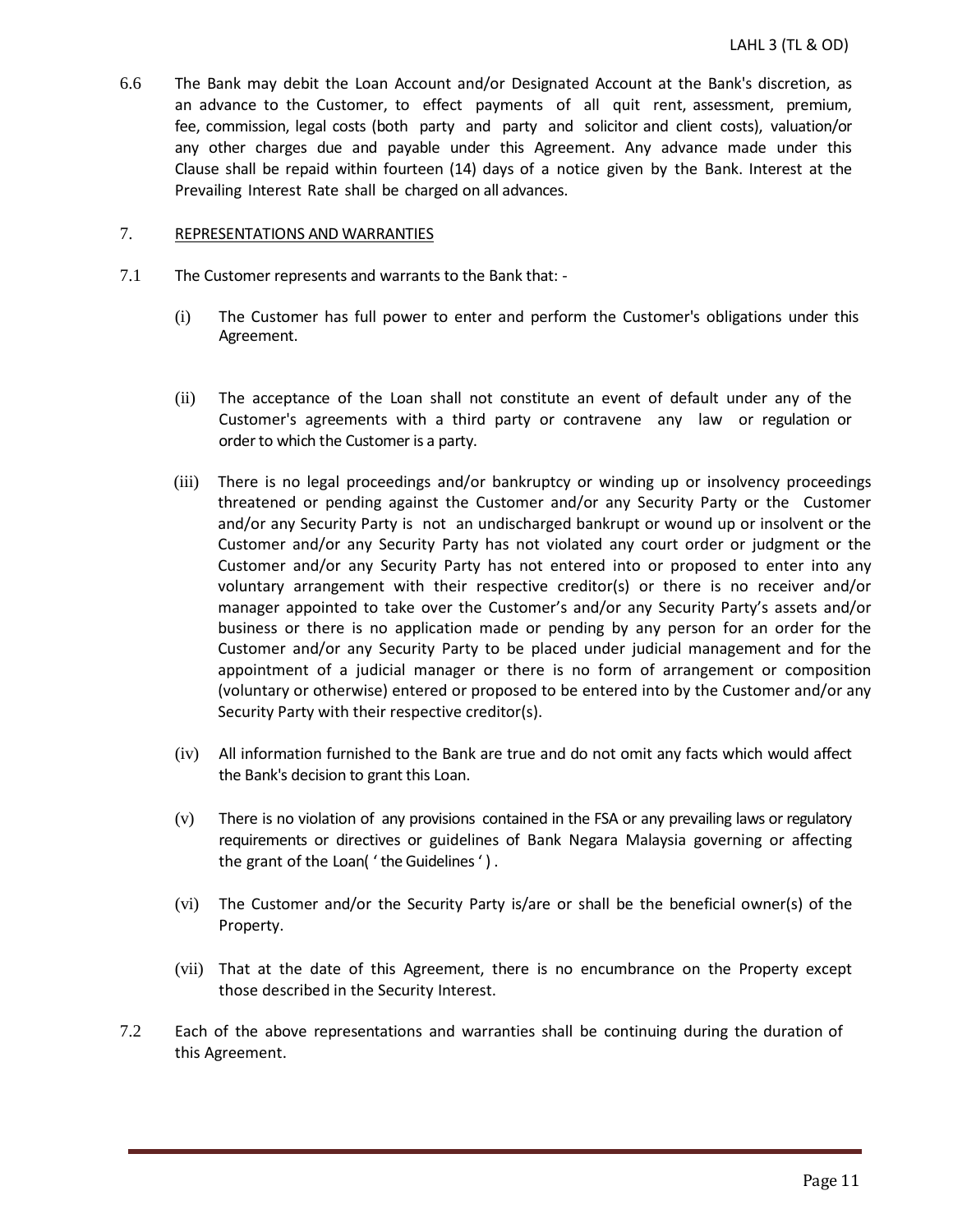# 8. DEFAULT

#### 8.1 Events

Each of the following events shall be an event of default: -

- (a) Failure by the Customer to meet the Bank's demand within the time stipulated in the demand.
- (b) Failure by the Customer to pay the monthly instalment, the interest, capitalised interest, default interest and/or other charges within the time stipulated.
- (c) Failure by the Customer to comply with any part of the terms and/or conditions of this Agreement.
- (d) If there is any misrepresentation in any form by the Customer and/or if the Bank discovers information which may affect the Bank's decision to grant the Loan and/or should the Bank have any reason to believe that any information supplied to the Bank is false, untrue or misleading.
- (e) Failure by the Security Party to comply with any part of the terms and/or conditions of the Security Interest.
- (f) If any housing development project and/or construction of any property and/or building, and/or any form of construction project, which involves any Property financed under the Loan, is delayed, abandoned or discontinued;
- $(g)$  A situation shall occur which in the opinion of the Bank may imperil, delay or prevent the Customer or the Security Party from performing its obligations or jeopardise the Bank's interest.
- (h) In the event of a breach of any Laws or Guidelines by the Customer.
- (i) Failure by the Customer to comply with the provisions of other facilities granted by the Bank or by a third party to the Customer.
- (j) The Security Interest shall not be capable of being perfected.
- (k) If it becomes impossible or unlawful for the Bank or the Customer to perform its obligation under this Agreement.
- (l) Any steps and/or proceedings are taken for bankruptcy or winding up or insolvency or any proposal for voluntary arrangement is entered into or is proposed to be entered into by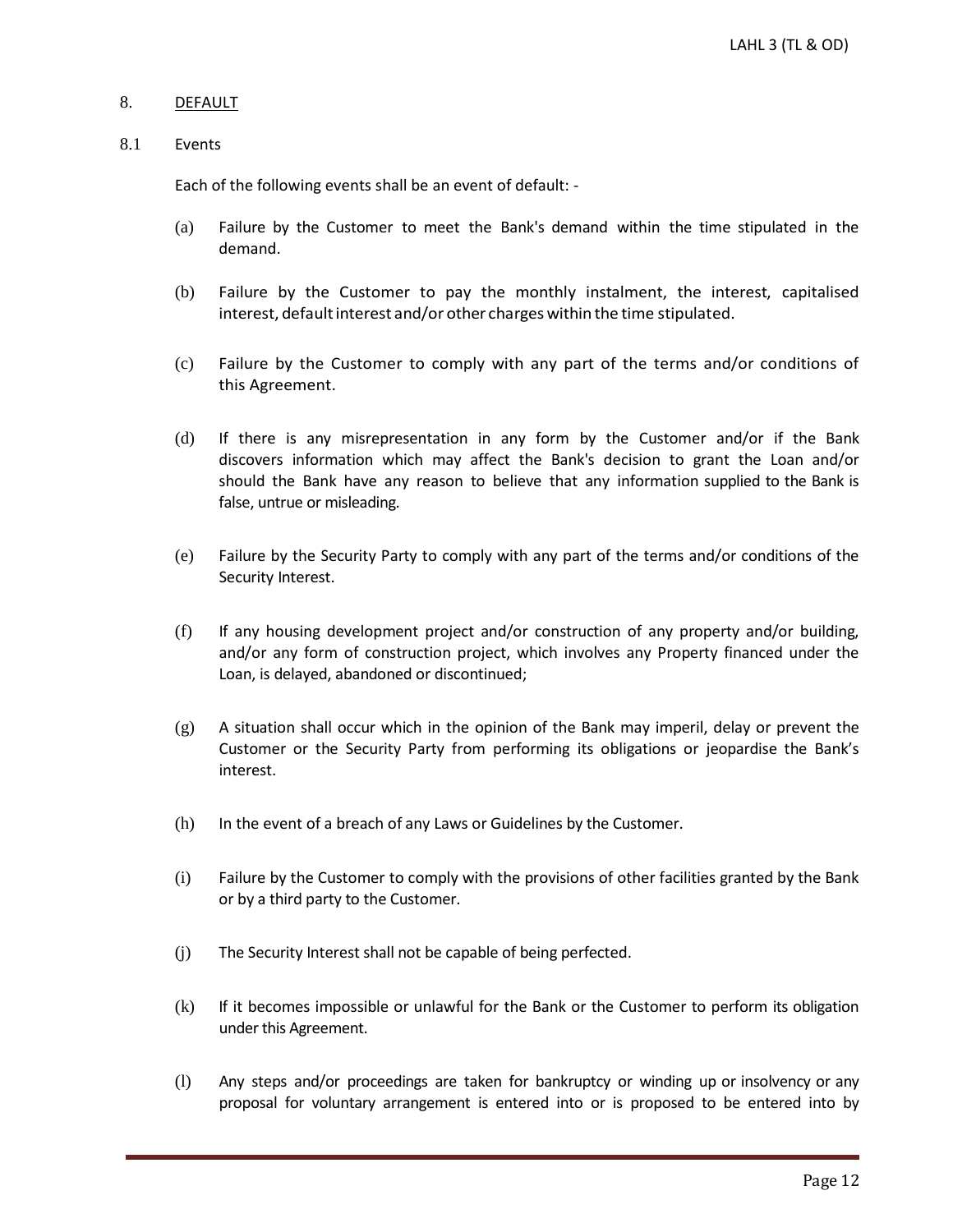Customer and/or any Security Party with their respective creditor(s) or a receiver and/or manager is appointed to take over the Customer's and/or any Security Party's assets and/or business or any application is made or is proposed to be made by any person for an order for the Customer and/or any Security Party to be placed under judicial management and for the appointment of a judicial manager or the Customer and/or any Security Party enter into or propose to enter into any form of arrangement or composition (voluntary or otherwise) with their respective creditor(s).

- (m) where the Facility is granted for the purpose of financing the purchase of the Property under construction, the developer/proprietor of the Property is wound up or a winding up proceeding is threatened or pending or a receiver and/or manager is appointed to take over the assets and /or business of such developer/proprietor or any application is made pr proposed to be made by any person for an order for the developer/proprietor to be placed under judicial management and for the appointment of a judicial manager or the developer/proprietor enter into or propose to enter into any form of arrangement or composition (voluntary or otherwise) with the developer's/proprietor's creditor(s).
- (n) If any Security Party and or the Customer and or any one of the Customer (i.e where the Customer comprises more than one natural person ) shall die or shall be of unsound mind .
- (o) If the Designated Account is closed by the Bank arising from the Customer being listed as a' bad cheque ' or ' DCHEQ ' offender which requires the closing of the Designated Account pursuant to the existing or prevailing regulations of Bank Negara Malaysia.
- (p) If any sum shall be due from the Customer and or any of the Security Party and or any guarantors ( collectively, " the Obligors" ) to the Bank and or any other third party from time to time or at any time or if any of the Obligors may be or become liable to the Bank anywhere on any banking ,loan ,any other credit facilities or any other account current or otherwise (" the account(s)") or in any other manner whatsoever including but not limited to liability of any of the Obligors incurred to the Bank as surety(ies) or guarantor(s) or if default is made in relation to any provisions governing the account(s).

# 8.2 Consequences

- (i) Upon the occurrence of any or all events of default, the Bank reserves the right to withdraw and/or suspend the Loan, the Customer shall repay all amounts outstanding under the Loan, and the Bank may exercise all its rights and remedies at law and in equity.
- (ii) Notwithstanding Clause 8.2(i) above, the Bank reserves the right to vary the Prevailing Interest Rate to the rate as specified in the Letter of Offer or to such other rate as the Bank may in its discretion stipulate from time to time if the Customer fails to pay the monthly instalment, interest, capitalised interest, default interest and other charges.
- 8.3 Remedies Exercised Concurrently
	- (a) The Bank shall have the right to exercise its remedies concurrently, including pursuing all remedies of sale or realisation of security and civil suit to recover the amount outstanding.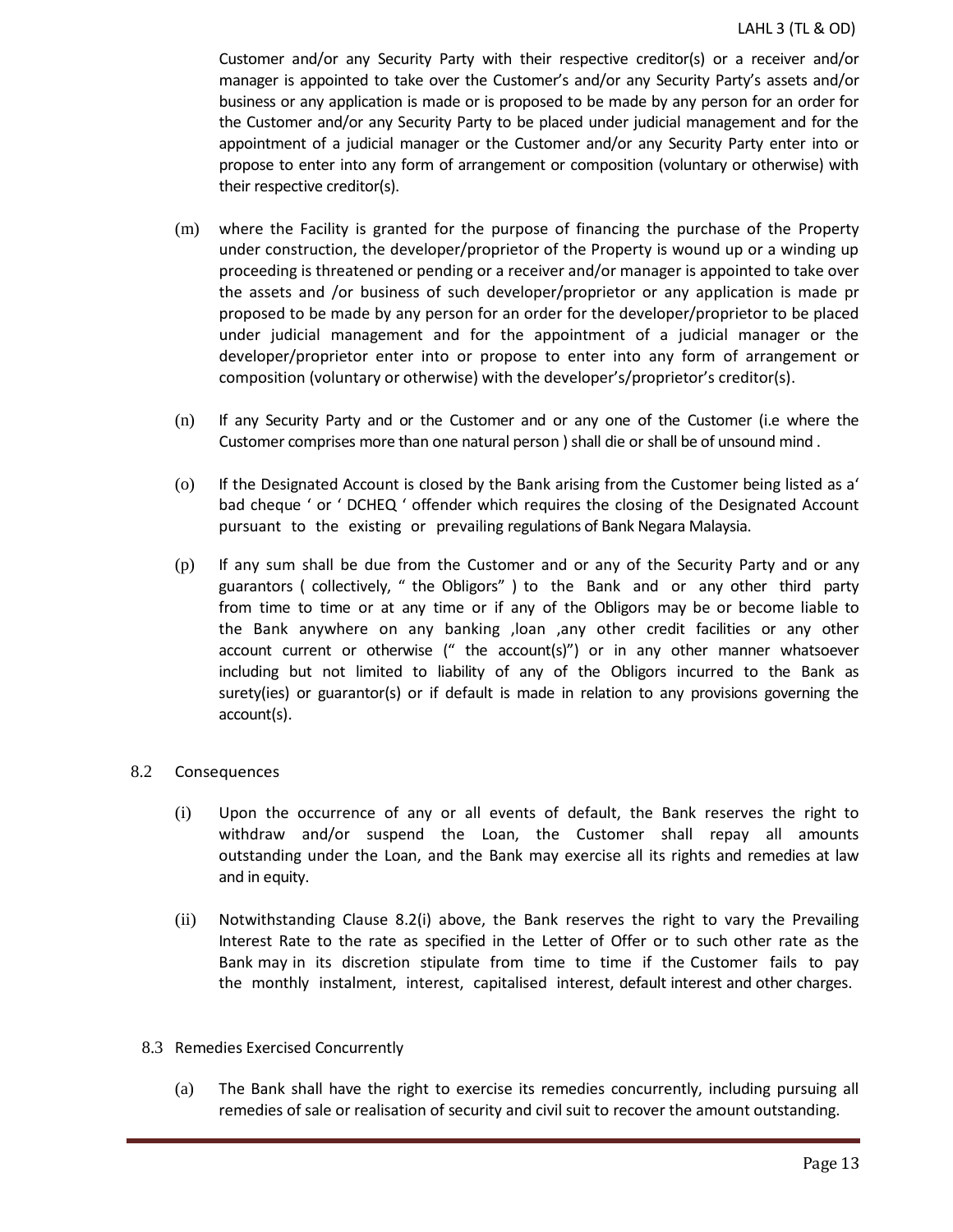- (b) The exercise of the above rights would not subject the Bank to any claim for involuntary loss.
- (c) The Customer shall pay the Bank the difference between the Indebtedness and the net proceeds of the sale of the Property.

## 9. SECURITY

- 9.1 The Customer shall provide, or shall ensure that the Security Party provides, the Security Interest and a power of attorney appointing the Bank or any other person authorised by the Bank, as attorney of the Customer and/or Security Party and in the Customer's and/or Security Party's name and on their behalf, to deal with the Property, by executing the standard form(s) prescribed by the Bank.
- 9.2 The Bank shall have the right to request for a substitution of the Security Interest or additional security and the Customer shall comply with such request by executing all the standard form(s) prescribed by the Bank and all costs would be borne by the Customer.
- 9.3 The Security Interest created in favour of the Bank shall be continuing security for the existing Indebtedness and future Indebtedness of the Customer with the Bank.
- 9.4 The Security Party shall not, during the existence of this Agreement, without the prior written consent of the Bank, create or permit any form of mortgage, charge, debenture, pledge, lien, or other security interest, or permit to exist any caveat or prohibitory order in respect of the Property.

### 10. SECURITY INTEREST

The Customer confirms that the Security Interest is given or assigned to the Bank as Security for existing and future Indebtedness or future advances granted by the Bank to the Customer.

### 11. **INSURANCE**

- 11.1 The Customer shall cause the Security Party to maintain a House Owner Insurance Policy with extended coverage for a sum not less than the Loan in the joint names of the Security Party and the Bank or the Bank's interest as assignee endorsed on the Policy, with such insurance company approved by the Bank. The Bank will be nominated as "Loss Payee". The Bank's written consent is required before the Policy is cancelled.
- 11.2 If necessary, the Bank shall effect and/or maintain the above Policy and the Customer or Security Party shall bear the cost so incurred.
- 11.3 Unless provided otherwise, the Customer shall take out and maintain a mortgage reducing term assurance policy and to assign the Policy and all benefits and advantages to the Bank.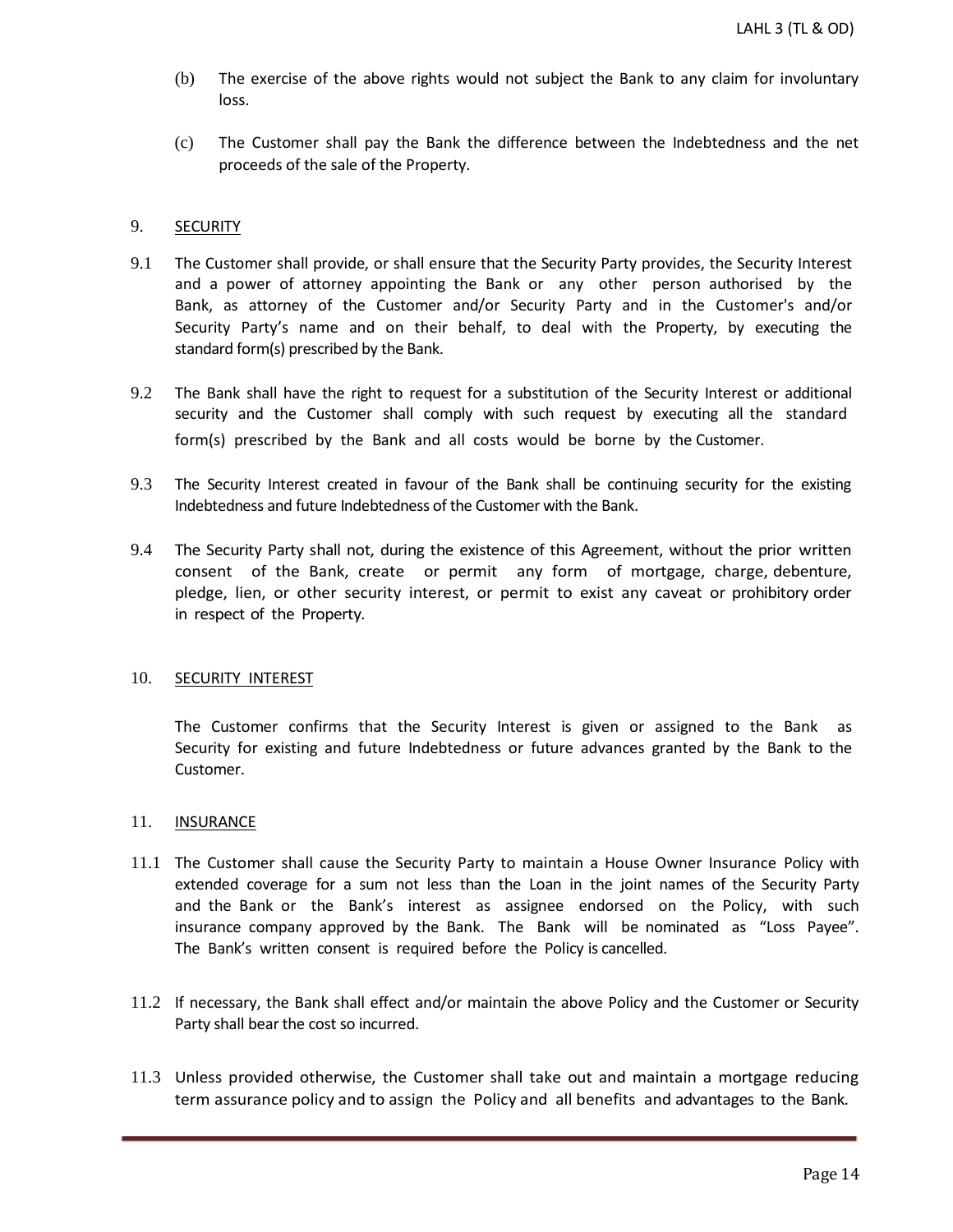- 11.4 All monies received on any of the above Policies will be applied to or towards making good the loss or damage to the Property or at the Bank's option, towards paying the Indebtedness.
- 11.5 The Customer or the Security Party shall hold monies received on such insurance in trust for the Bank and the Bank may receive and give a good discharge for all such monies.
- 11.6 Pending receipt of any monies from the insurance company, the Customer shall continue paying whatever instalment and/or monies due and payable.
- 11.7 The Customer shall bear the difference between the cost of making good the loss or damage to the Property and any amounts received from the insurance company, in addition to continuing paying any instalment(s), and shall pay to the Bank within seven (7) days from the date of demand by the Bank the difference between the amount outstanding under the

Loan and the amount so received. Interest at the Default Interest Rate shall be charged on the amount so demanded.

## 12. LIABILITY

Notwithstanding anything to the contrary, in no event will the measure of damages payable by the Bank to the Borrower for any loss or damage incurred by the Borrower include, nor will the Bank be liable for, any amounts for loss of income or profit or savings, or any indirect, incidental, consequential, exemplary, punitive or special damages of the Borrower, even if the Bank had been advised of the possibility of such loss or damages in advance, and all such loss and damages are expressly disclaimed.

### 13. OTHER CONDITIONS

# 13.1 Letter of Offer

This Agreement, the Schedules and the Letter of Offer shall supersede all oral negotiations and prior correspondence in respect of this Loan. The Schedules and the Letter of Offer shall form part of this Agreement. In the event of any inconsistencies between this Agreement and the Letter of Offer, the Letter of Offer shall prevail.

### 13.2 Review

This Agreement is subject to periodic review at the discretion of the Bank and the terms and/or conditions as varied by the Bank from time to time.

### 13.3 No excess or temporary OD

The Bank will not permit any excess or temporary OD. If there is a need to increase the Loan, then a fresh application shall be submitted to the Bank for consideration.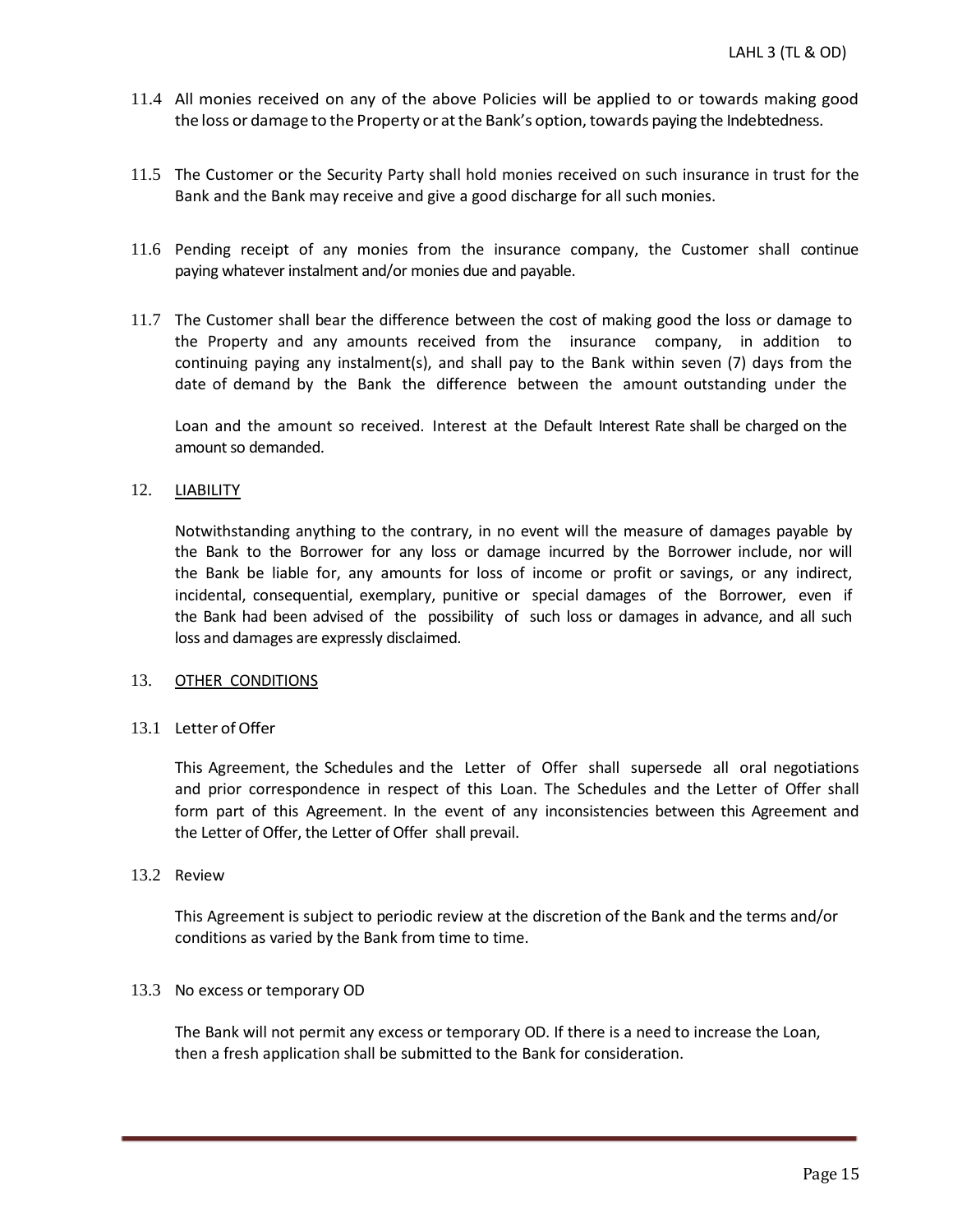- 13.4 Payment Stops
	- (i) The Bank may, without giving any reason or notice, stop payment on any cheque or other payments drawn on the Designated Account.
	- (ii) The Bank shall not be liable for negligence, libel, loss, damages, costs and expenses incurred or suffered by the Customer as a result of dishonouring such cheques or payment orders.
- 13.5 Conclusive Evidence

Any statement by an officer of the Bank as to the amount owing as communicated to the Customer shall be final and conclusive proof of the Indebtedness except for manifest error or where fraud is proven.

- 13.6 Lien and Set-Off
	- (a) The Bank shall have a lien on all assets (movable and immovable) of the Customer whether in the possession of the Bank, its affiliates, branch or office, and the Bank shall have the right to withhold ,combine ,consolidate , debit ,transfer and/or set-off from any accounts of the Customer and or any of the Obligors with the Bank wheresoever situate (whether current ,deposit, loan or of any other nature whether in Ringgit or in any other currency) any available balance or any sum standing to the credit of any one or more of such accounts for the purpose of effecting repayment of the Indebtedness and or the indebtedness of any of the Obligors.
	- (b) Until the Indebtedness and or the indebtedness of any of the Obligors have been paid, the Customer shall not be entitled to claim set-off or counterclaim against the Bank in respect of any liability from the Bank to the Customer.
	- (c) The Bank is entitled to set-off any monies received from the sale of the Property to discharge the Indebtedness and or the indebtedness of any of the Obligors.

### 13.7 Disclosure

Subject to the provisions below which (i) prohibit disclosure of information to Group Companies if objected to by the Customer; and (ii) require the Customer's express consent for disclosure of information to third parties for the stated purposes, the Customer hereby agrees and authorizes the Bank to disclose any information relating to this Agreement, the Security Interest, and/or the Customer's affairs or accounts:

- (a) to the Bank's agents, service providers, auditors, legal counsel, other professional advisors and to any person in or outside Malaysia who provides the Security Interest and/or is a party to any agreements which may constitute or form the basis of such Security Interest;
- (b) to the Central Credit Bureau, Biro Maklumat Cek or other relevant authorities to whom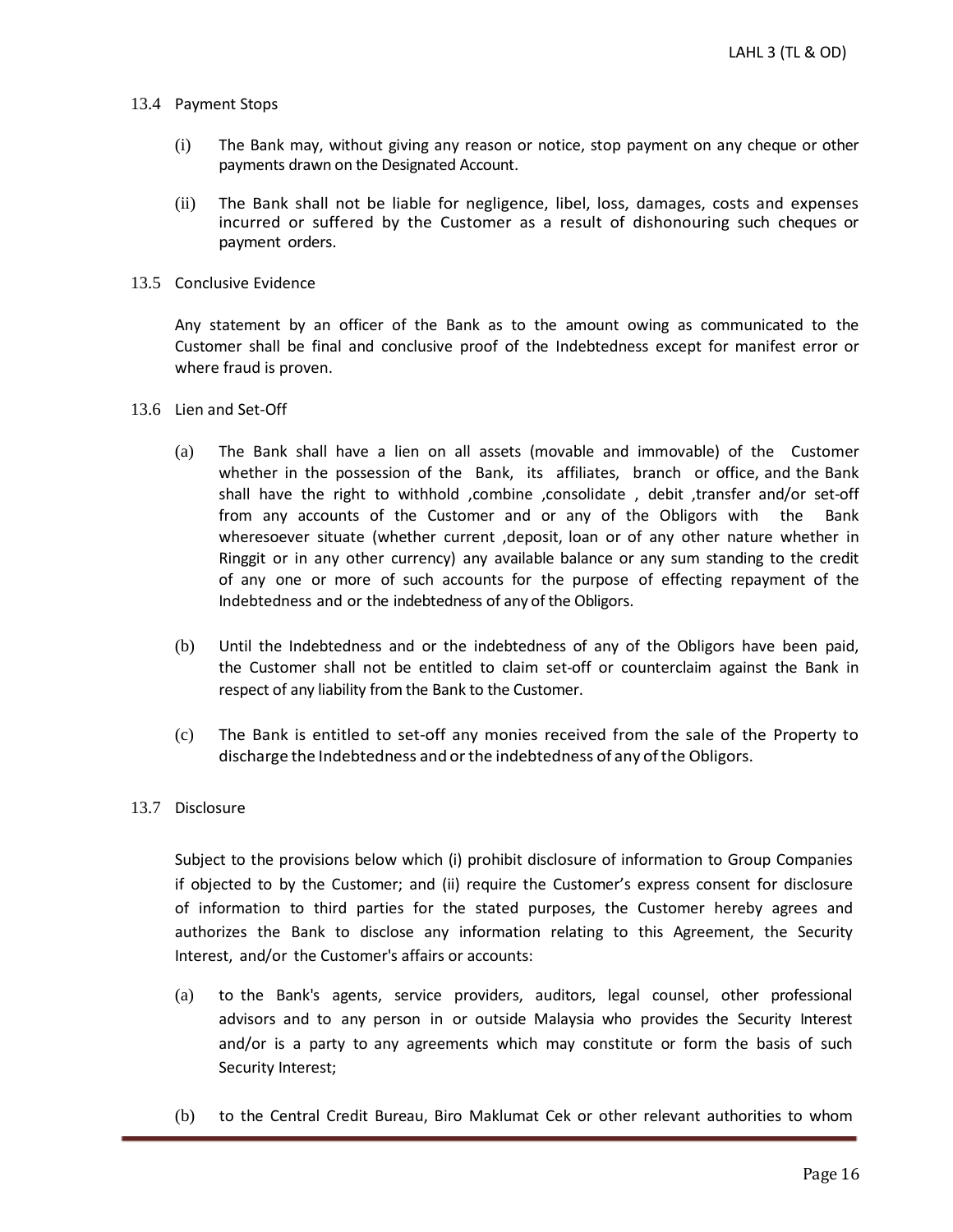such Bureau or authorities the Bank is required to make such disclosure and/or to any authorities having jurisdiction over the Bank;

- (c) to any financial institutions with which the Customer has or propose to have dealings;
- (d) to any insurance company which the Bank may deem fit in connection with any insurance policy which the Bank may wish to take pursuant to terms of this Agreement;
- (e) to companies which are or which in future may be companies within the group of the Bank as well as companies within the group of CIMB Group Holdings Berhad, the Bank's ultimate holding company ("the Group Companies") whether such Group Companies are residing, carrying on business, incorporated or constituted within or outside Malaysia;

for facilitating the business, operations, facilities and services of or granted or provided by the Bank and/or the Group Companies to their customers or as required by law or pursuant to any subpoena or order of the court.

Disclosure to Group Companies shall be for facilitating the operations, businesses, cross-selling and other purposes of the Bank and/ or the Group Companies provided always that disclosure for cross selling purposes shall not be effected if such disclosure is objected by the Customer by contacting the Bank at the following telephone number or address (which may be changed by the Bank from time to time by notice to the Customer):  $19<sup>th</sup>$  Floor, Menara Bumiputra

Commerce, 11 Jalan Raja Laut, 50350 Kuala Lumpur, Tel No.: 1300-880-900.

Further, where the Bank intends to share the Customer's information (excluding information relating to the Customer's affairs or account) with third parties for strategic alliances, marketing and promotional purposes, the Bank shall ensure that consent form the Customer has been obtained.

The Customer hereby expressly confirms that the Bank, its officers and agents shall be under no liability under any circumstances whatsoever for furnishing such information whether by reason of any misstatement, error, negligence, omission, delay or any matter in connection thereto whatsoever and whether before on or after the date of this Agreement.

### 13.8 Modification and Indulgence

The Bank may at any time without affecting the Security Interest: -

- (a) vary the terms and/or conditions of this Agreement.
- (b) vary or increase the Loan.
- (c) grant to the Customer or Security Party any indulgence.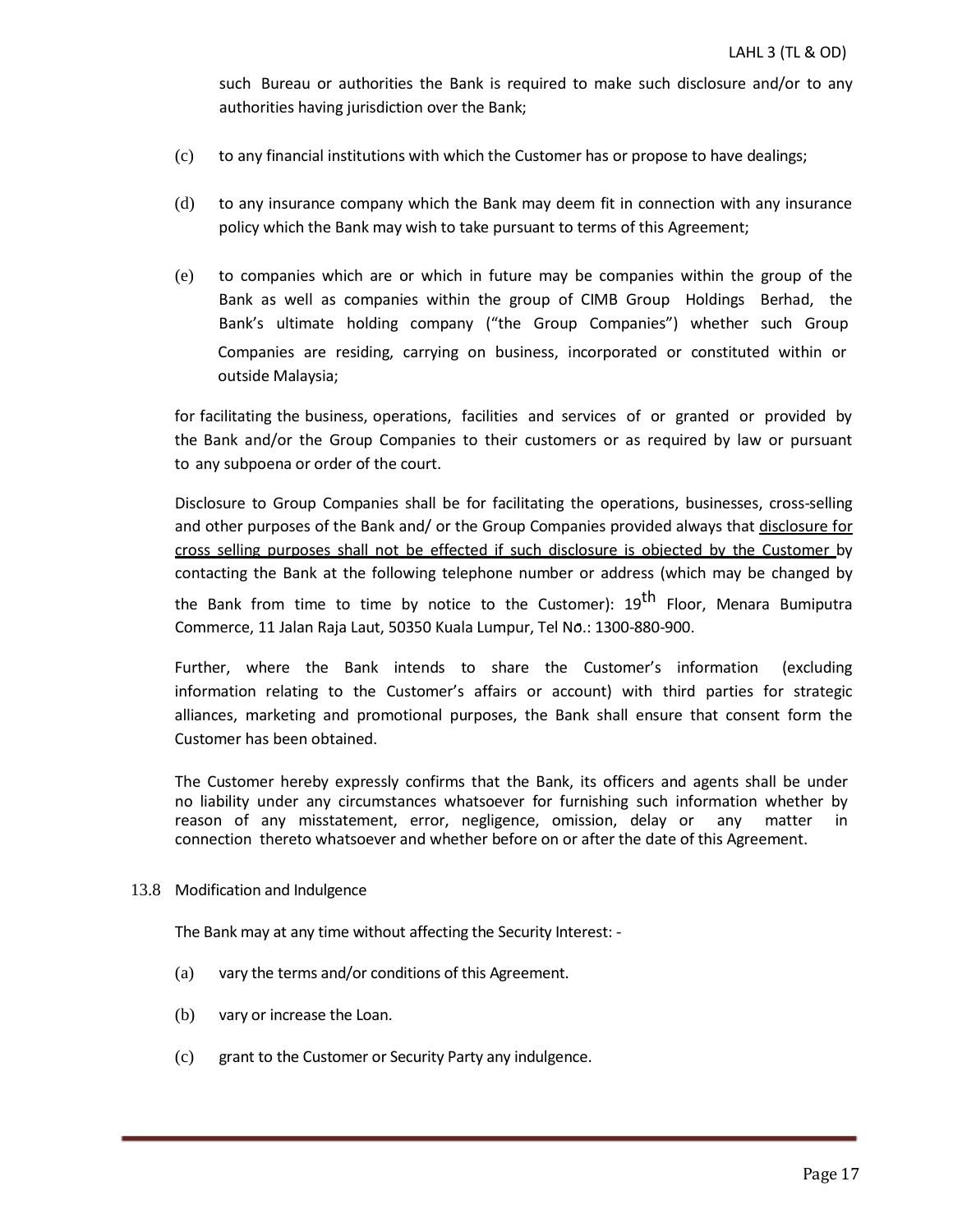- 13.9 Expenses and Stamp Duty The Customer shall:-
	- (i) pay on demand, on the basis of full indemnity all expenses (including legal, stamp duty and out-of-pocket expenses) incurred in connection with this Agreement; and/or
	- (ii) indemnify the Bank from and against any losses or liabilities incurred or which the Bank may incur as a result of any delay or omission to pay such stamp duty.

Notwithstanding the above, the Bank reserves the right to vary the terms above as per the Letter of Offer and/or the Special Conditions in Schedule 2 herein.

### 13.10 Service of Notice

- (a) Any notice in writing required to be served shall be deemed to have been served on the Customer if it is left or sent by ordinary mail to the usual or last known place of business or residence of the Customer or at the address stated in Section 1 of Schedule 1.
- (b) Unless otherwise stated specifically in this Agreement, if sent by ordinary mail to the Customer, any such notice shall be deemed to be received by the Customer when the notice would in the ordinary course of post have been delivered.

## 13.11 TransferBenefit

The Bank may at any time with or without the consent or concurrence of the Customer and/or the Security Party transfer this Agreement and the Security Interest to any person. All costs relating to the transfer shall be borne by the Customer.

### 13.12 Severability

If at any time any provision hereof is or becomes invalid, illegal, or unenforceable in any respect, such provision shall be ineffective to the extent necessary without affecting or impairing the validity, legality, and/or enforceability of the remaining provisions hereof.

## 13.13 Time

Time shall be the essence of this Agreement.

### 13.14 Successors Bound

This Agreement and the Security Interest shall be binding upon and enure to the benefit of the Bank and the Customer and their respective estate , heirs, personal representatives, assigns and/or successors-in-title and any other person for the time being deriving title under them except that the Customer may not assign his or her rights or obligations herein.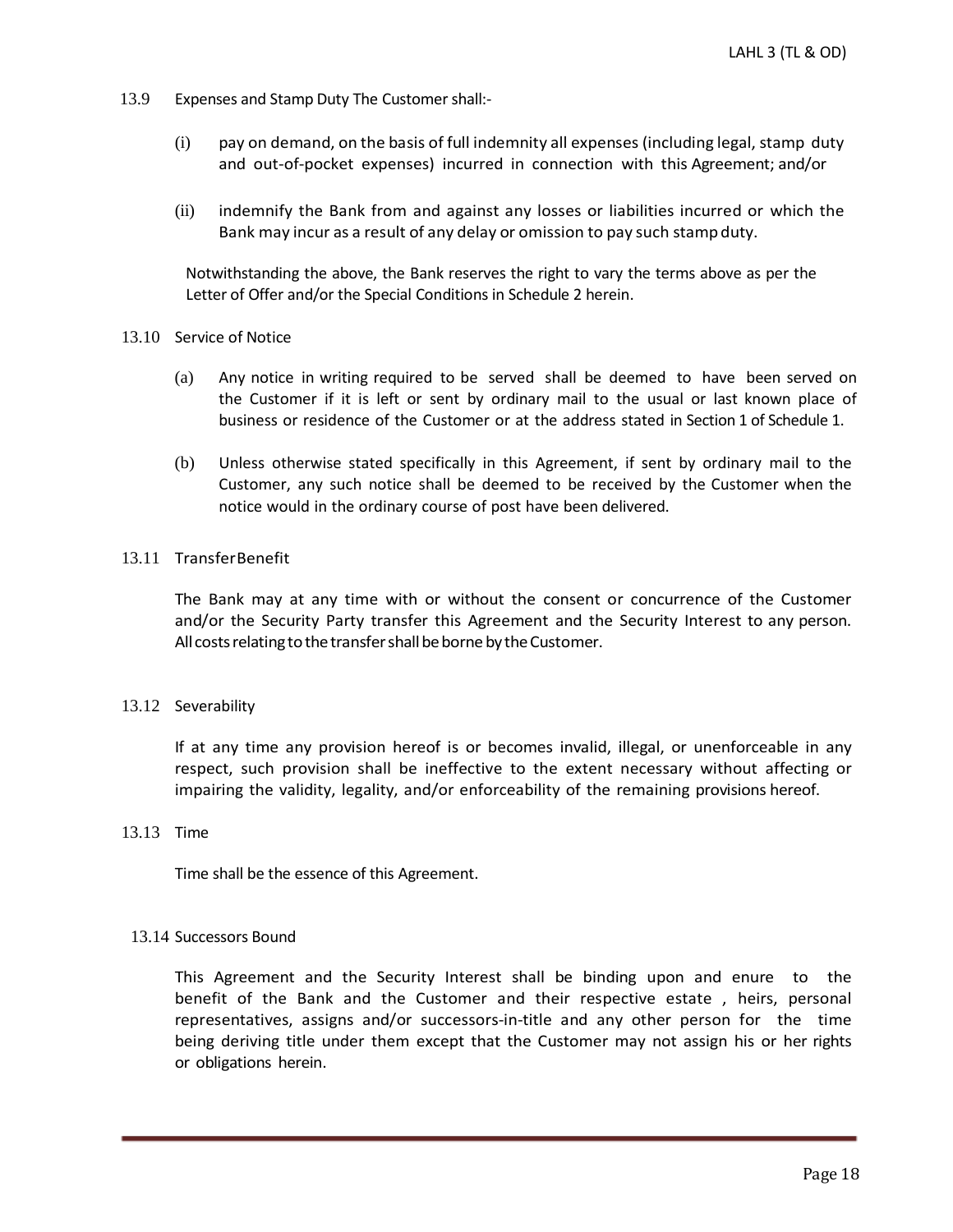#### 13.15 GoverningLaw

This Agreement shall be governed by the laws of Malaysia.

#### 13.16 Interpretation

In the event of any conflict in the interpretation of the provisions contained in this Agreement , the Schedules and the Letter of Offer ( ' these documents ' ) and any translation thereof in any language , the English version of these documents shall prevail. Notwithstanding the aforementioned where you request for the Bahasa Malaysia version of the terms and conditions herein the Bank shall provide the same to you and if the agreement is entered into on this basis, then the Bahasa Malaysia version of the terms and conditions shall prevail

#### 14. PRINCIPAL AND SUBSIDIARY INSTRUMENTS

IT IS HEREBY AGREED AND DECLARED that this Agreement, the Letter of Offer and the Security Documents are the instruments in one transaction to secure the the Loan and the Indebtedness and for the purpose of Section 4 (3) of the Stamp Act 1949 this Agreement is deemed to be the principal or primary instrument

# 15. PRIVACY CLAUSE

- 15.1 The Customer hereby confirms that the Customer has read, understood and agreed to be bound by the CIMB Group Privacy Notice (which is available at [www.cimbbank.com.my](http://www.cimbbank.com.my/) or www.cimbislamic.com) and the clauses herein, as may relate to the processing of the Customer's personal information. For the avoidance of doubt, the Customer agrees that the said Privacy Notice shall be deemed to be incorporated by reference into this Agreement.
- 15.2 In the event the Customer provides personal and financial information relating to third parties, including information relating to the Customer's next-of-kin and dependents (where the Customer is an individual) or information relating to the Customer's directors, shareholders, officers, individual guarantors and security providers (where the Customer is a corporation), for the purpose of opening or operating the Customer's account(s)/facility(ies) with the Bank or otherwise subscribing to the Bank's products and services, the Customer (a) confirms that the Customer has obtained their consent or is otherwise entitled to provide this information to the Bank and for the Bank to use it in accordance with this agreement; (b) agree to ensure that the personal and financial information of the said third parties is accurate; (c) agree to update the Bank in writing in the event of any material change to the said personal and financial information; and (d) agree to the Bank's right to terminate this agreement should such consent be withdrawn by any of the said third parties.
- 15.3 Where the Customer instructs the Bank to effect any sort of cross-border transaction (including to make or receive payments), the details relevant to the cross-border transaction (including information relating to those involved in the said transaction) may be received from or sent abroad, where it could be accessible (whether directly or indirectly) by overseas regulators and authorities in connection with their legitimate duties (e.g. the prevention of crime). In instructing the Bank and/or the Bank's agents to enter into any cross-border transaction on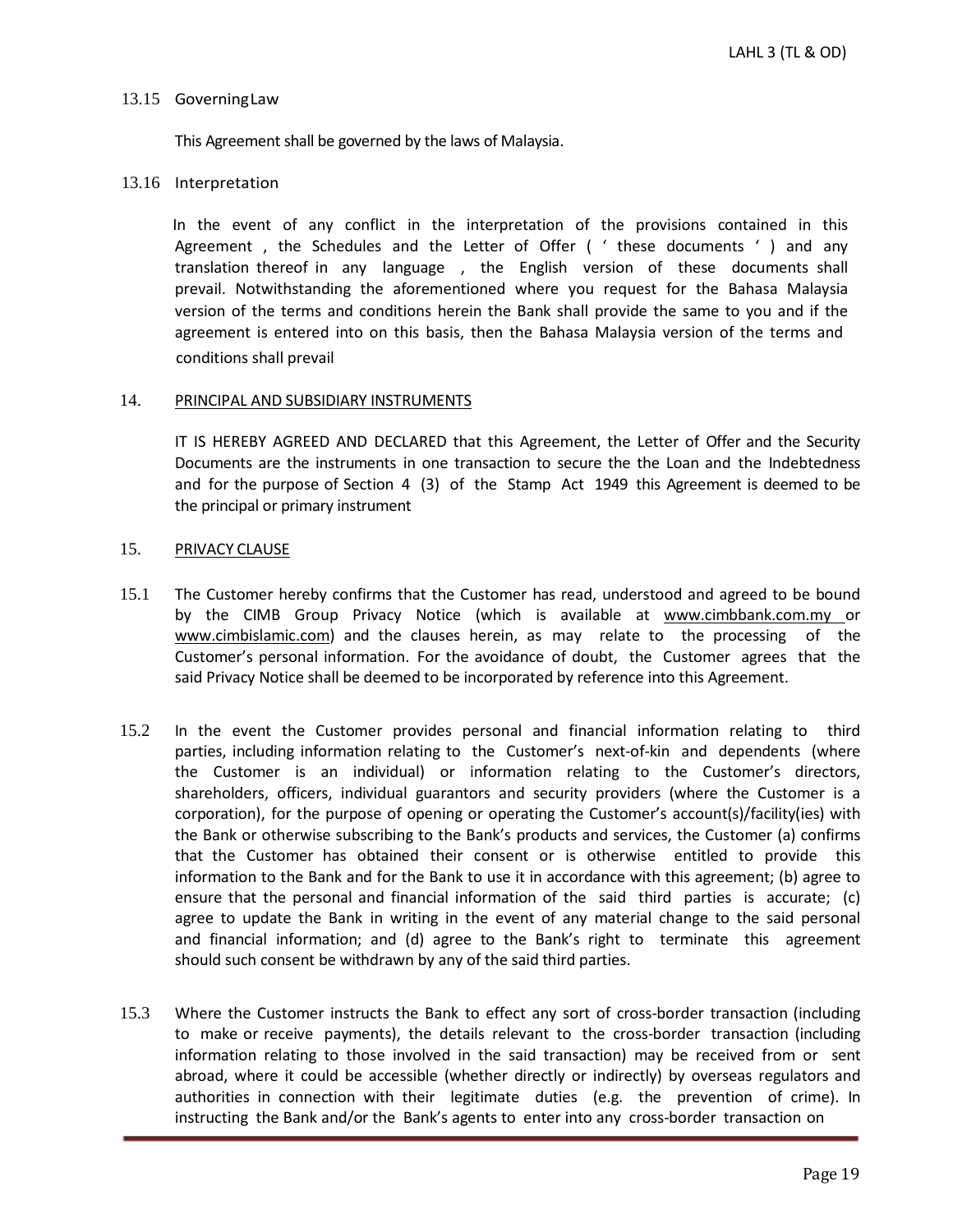behalf of the Customer, the Customer agrees to the above said disclosures on behalf of the Customer and others involved in the said cross-border transaction.

- 15.4 The Bank may at any time and from time to time now and/or in the future carry out the necessary reference checks including but not limited to credit reporting/reference checks with credit reporting/reference agencies including but not limited to CCRIS, FIS and/or any other agencies and/or from any financial institution to enable us to ascertain the Customer's status as may be required to help make decisions, for example when the Bank needs to (a) check details on applications for credit and credit-related or other facilities; (b) manage credit and credit-related accounts or facilities, including conducting reviews of the Customer's portfolio(s); and/or recover debts, and/or any purpose related to or in connection with the account/facility under this agreement. The Customer will be linked by credit reporting/reference agencies to any other names the Customer uses or has used, and any joint and several applicants. The Bank may also share information about the Customer and how the Customer manages the Customer's account(s)/facility(ies) with relevant credit reporting/reference agencies.
- 15.5 Even after the Customer has provided the Bank with any information, the Customer will have the option to withdraw the consent given earlier. In such instances, the Bank will have the right to not provide or discontinue the provision of any product, service, account(s) and/or facility(ies) that is/are linked with such information.
- 15.6 The Bank reserves the right to amend this clause from time to time at the Bank's sole discretion and shall provide prior notification to the Customer in writing and place any such amendments on the Bank's websites and/or by placing notices at the banking halls or at prominent locations within the Bank's branches.
- 15.7 For the purposes of this Clause, the CIMB Group consists of CIMB Group Holdings Berhad and all its related companies as defined in Section 7 of the Companies Act 2016 and jointly controlled companies that provide financial and other regulated services, excluding companies, branches, offices and other forms of presence operating outside Malaysia, and the use of the words " the Bank" and " the Bank's" are to be read as references to the CIMB Group.
- 15.8 The Customer further agrees that the Bank shall not in any event be liable from any claim, loss, damage (financial or otherwise), injuries, embarrassments or liability howsoever arising whether in contract, tort, negligence, strict liability or any basis (including direct or indirect, special, incidental, consequential or punitive damages or loss of profits or savings) arising from any inaccuracy or loss, deletion or modification of data or for any other reasons whatsoever relating to any information forwarded by the Bank to such credit reporting/reference agencies and/or such other party, as the case may be, or in relation to any access or use, or the inability to access or use by such credit reporting/reference agencies and/or such other party or reliance on the information contained therein, whether caused by any technical, hardware or software failure of any kind, the interruption, error, omission, delay, viruses or otherwise howsoever.
- 15.9 This clause shall be without prejudice to any other clause in this Agreement which provides for the disclosure of information.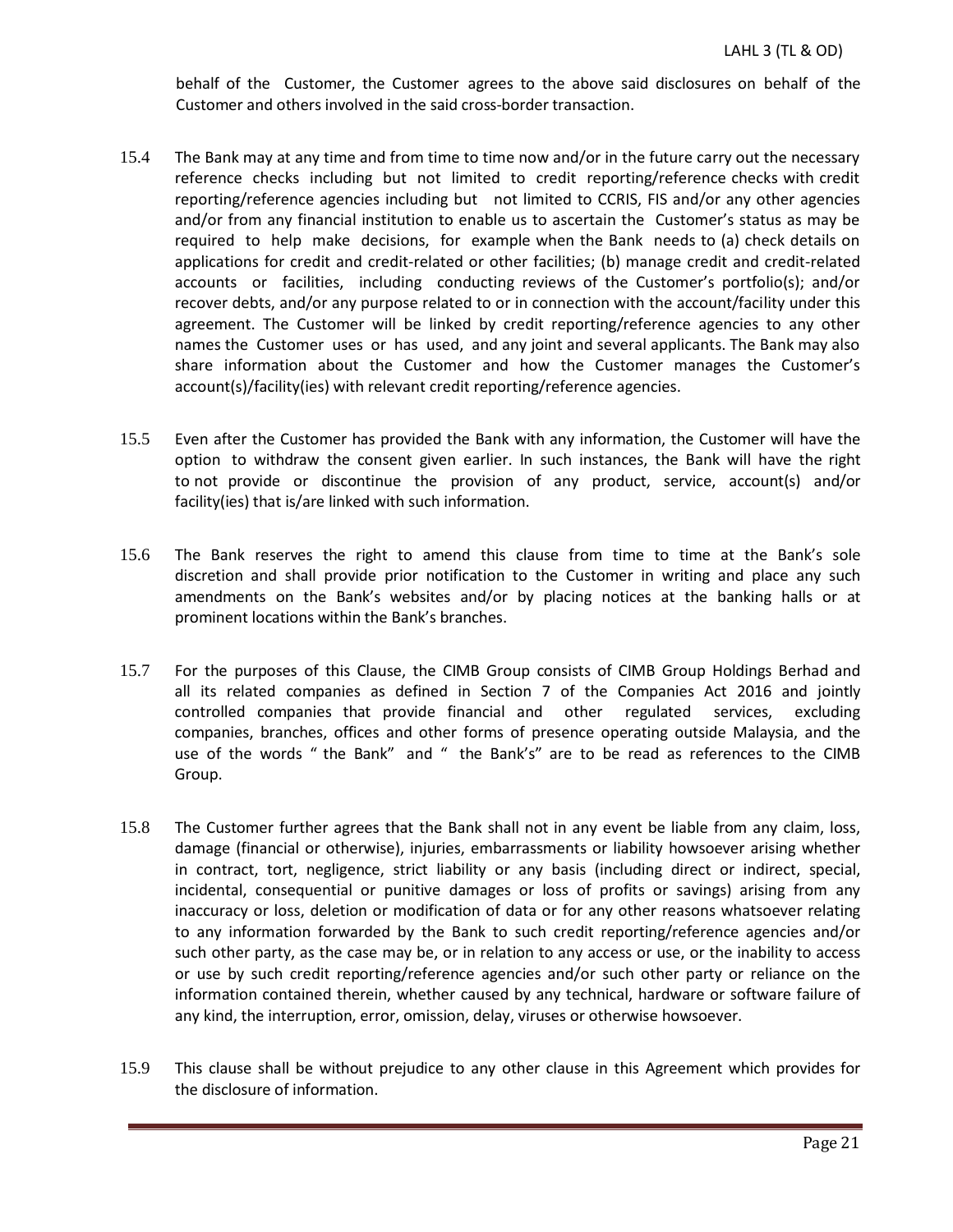IN WITNESS WHEREOF the parties hereto have set their hands and seal hereunto.

| Signed for and on       |  |
|-------------------------|--|
| behalf of               |  |
| <b>CIMB BANK BERHAD</b> |  |
| $(13491-P)$             |  |
| by its Attorney in the  |  |
| presence of:-           |  |

 $($ (I.C. No. )

Signed by the Customer ) <br>in the presence of ) in the presence of

 $($ No.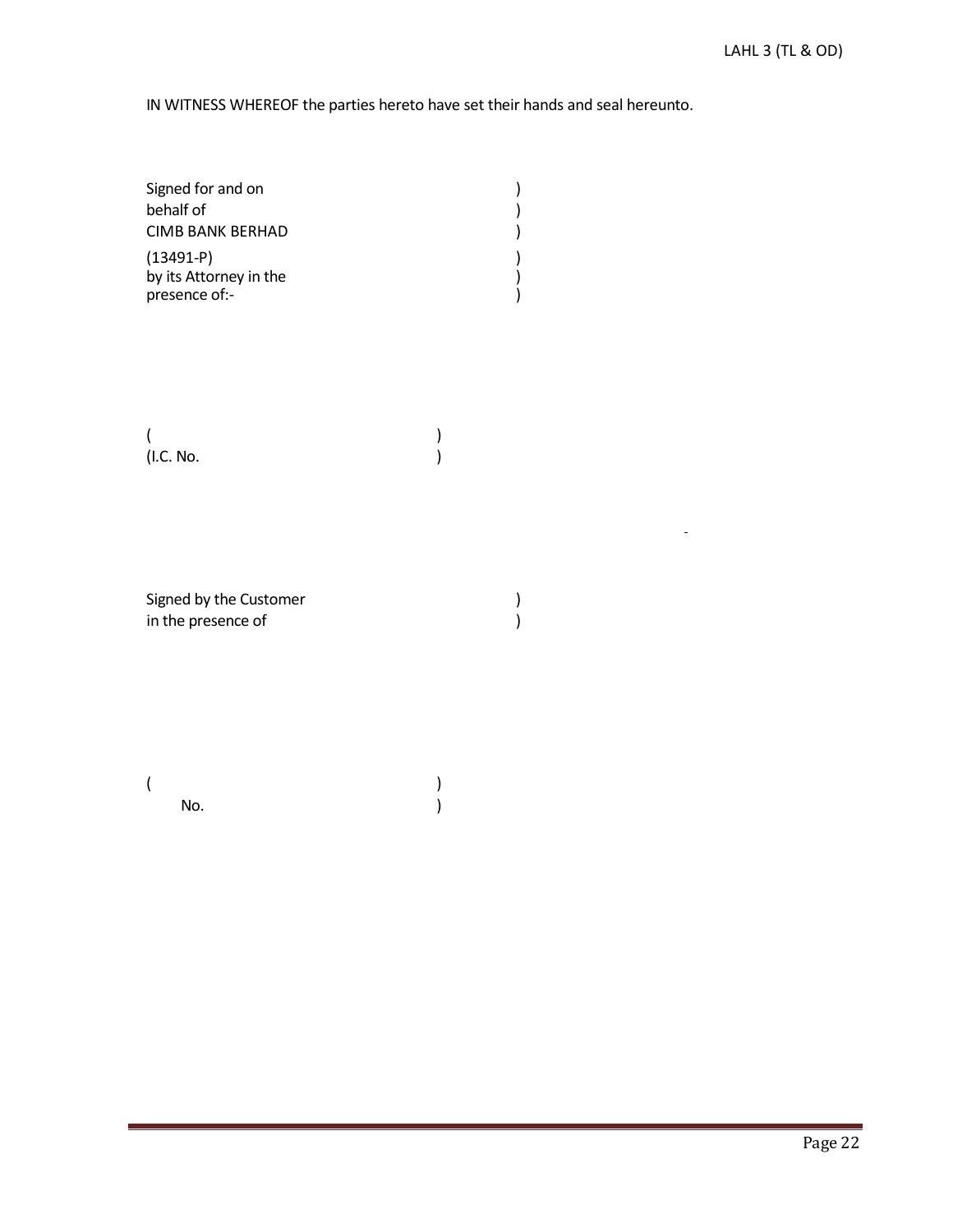| SCHEDULE1                                                                         |                                                                              |                                                                                                                                                                                                                                                                                                                                                                                                                   |  |  |  |  |
|-----------------------------------------------------------------------------------|------------------------------------------------------------------------------|-------------------------------------------------------------------------------------------------------------------------------------------------------------------------------------------------------------------------------------------------------------------------------------------------------------------------------------------------------------------------------------------------------------------|--|--|--|--|
| (which is to be taken, read and construed as an essential part of this Agreement) |                                                                              |                                                                                                                                                                                                                                                                                                                                                                                                                   |  |  |  |  |
| Section                                                                           | Item                                                                         | Description                                                                                                                                                                                                                                                                                                                                                                                                       |  |  |  |  |
| $\mathbf{1}$                                                                      | Name(s) and address(es) of the<br>Customer.                                  |                                                                                                                                                                                                                                                                                                                                                                                                                   |  |  |  |  |
| $\overline{2}$                                                                    | Description of the Property                                                  | The particulars of the Property shall<br>be as stated in the Charge/Deed of<br>Assignment (to delete whichever is<br>inapplicable) dated between the<br>Bank and the Security Party, subject<br>to the Bank's right to vary and/or<br>the<br>particulars<br>amend<br>of<br>the<br>Property and/or the Charge/Deed of<br>Assignment (to delete whichever is<br>inapplicable) at the Bank's absolute<br>discretion. |  |  |  |  |
| $\overline{3}$                                                                    | Name(s)<br>and Description(s)<br>of<br>the<br>persons providing the Security |                                                                                                                                                                                                                                                                                                                                                                                                                   |  |  |  |  |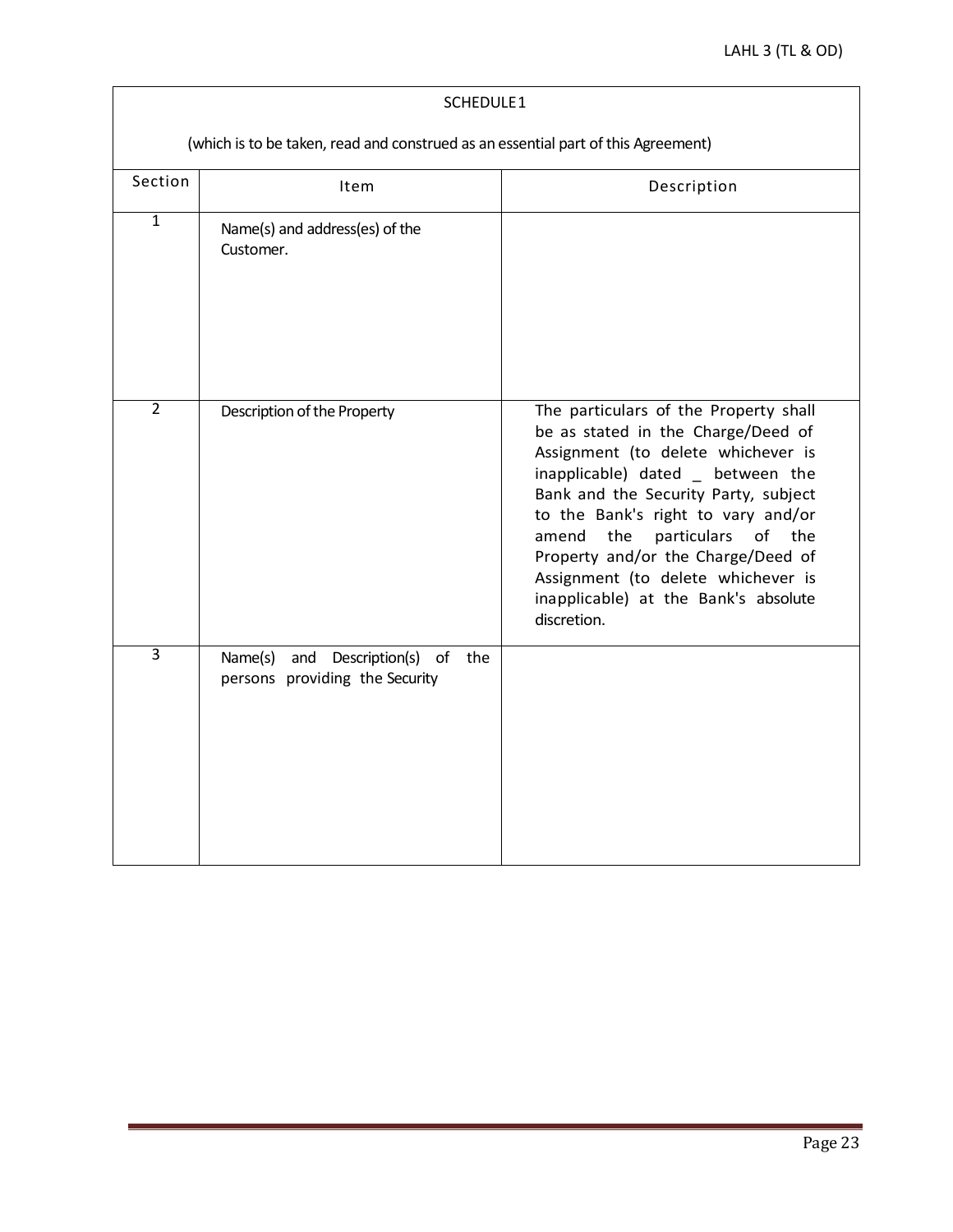# SCHEDULE 2

(to enclose a copy of the stamped Letter of Offer duly accepted in this Schedule)

## SPECIALCONDITIONSFORMINGPARTOFTHISAGREEMENT

 $\mathbf{I}$ 

(To state any special conditions, e.g. if the legal fees, etc are to be paid by the Bank, any special prepayment conditions, any other benefits such as credit card facility, and/or any other conditions in the Letter of Offer which are not stated in this Agreement. To state "Not Applicable" if inapplicable)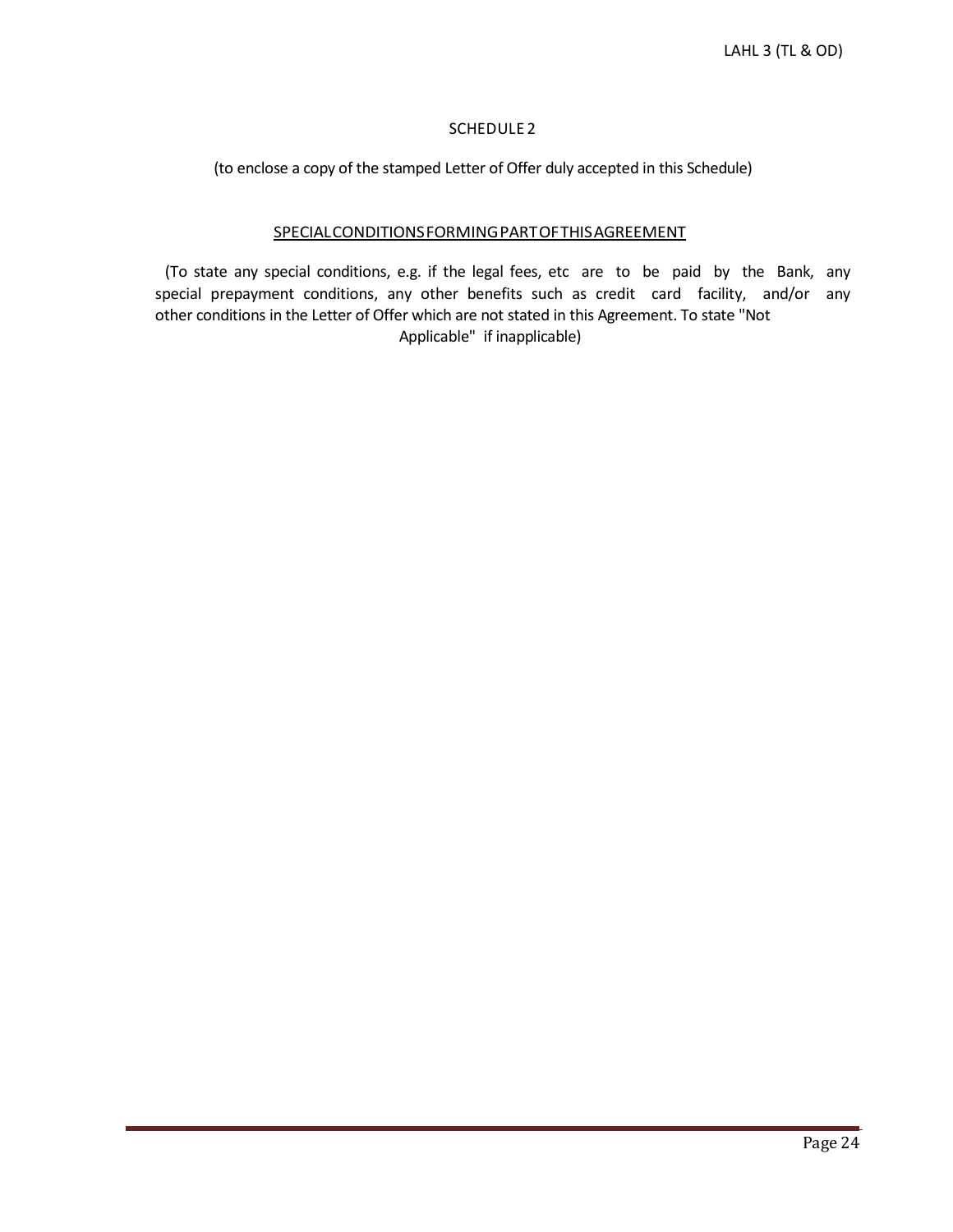## SCHEDULE 3

## CONDITIONS PRECEDENT

- a) This Agreement and the Security Interest shall have been duly executed, stamped, and registered with such registries as the Bank may deem necessary or expedient, and copies thereof duly delivered to the Bank Provided that the Bank may at its absolute discretion disburse the Loan or any part thereof prior to or upon presentation of the Security Interest at the relevant registries for registration;
- b) A search having been made at the relevant land registry/land office confirming that the Property is free from all encumbrances and no acquisition notices have been lodged and/or registered or issued against the Property and the lodgement of a private caveat on the master title of the Property;
- c) The Bank is satisfied that the execution, delivery and performance of this Agreement and the Security Interest have been duly authorised and approved by all necessary parties and that the same do not contravene any law, rules or regulations or any contractual or other restrictions binding upon the Customer or the Security Party (if any);
- d) The receipt by the Bank of any undertakings, consents, approvals, and/or confirmations required by the Bank to the Bank's satisfaction;
- e) If applicable, the Bank shall have received the letter of disclaimer/undertaking from the bridging financier/existing chargee to exclude the Property from foreclosure proceedings, such letter of disclaimer/undertaking to be in form and content acceptable to the Bank;
- f) Where the Loan is to be disbursed by progressive releases, the receipt by the Bank of the relevant architect certificates;
- g) The Customer shall have delivered or caused to deliver to the Bank the current receipts of quit rent, assessments, rates, dues and other outgoings thereto as the Bank may require;
- h) Where required by the Bank, a valuation of the Property and/or verification of the address of the Property by a valuer acceptable to the Bank at the cost and expense of the Customer;
- i) Receipt by the Bank of a duly executed and stamped copy/original of the Sale and Purchase Agreement and/or original Proclamation of Sale together with duly executed and stamped Memorandum of Contract, as the Bank may require, and/or all other documents pertaining to the Property as the Bankmay require;
- j) Where the Customer or any of the Security Parties is/are a corporation, receipt by the Bank of certified true copies of the Constitution (Memorandum and Articles of Association for purposes of the Companies Act 1965), the latest Return of Allotment of Shares Form (Forms 24 for the purposes of Company Act, 1965), Notice of Situation of Registered Office and of Office Hours and Particulars of Changes (Form 44 for purposes of the Companies Act,